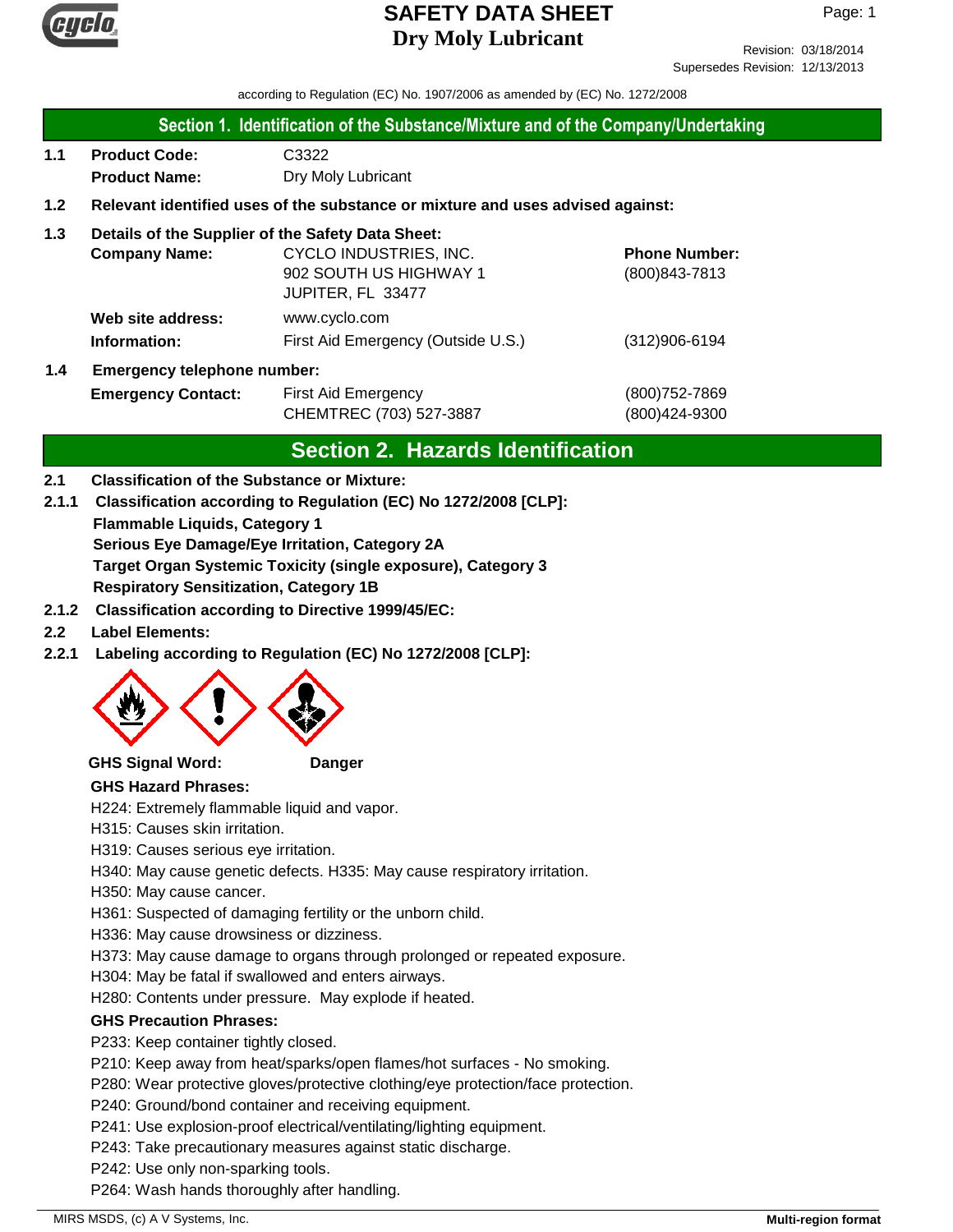

Page: 2

Revision: 03/18/2014 Supersedes Revision: 12/13/2013

P271: Use only outdoors or in a well-ventilated area. P260: Do not breathe dust/fume/gas/mist/vapours/spray.

#### **GHS Response Phrases:**

P370+378: In case of fire, use foam, CO2, dry chemical or water fog to extinguish.

P301+310: IF SWALLOWED: Immediately call a POISON CENTER or doctor/physician.

P331: Do NOT induce vomiting.

P304+340: IF INHALED: Remove victim to fresh air and keep at rest in a position comfortable for breathing. P303+361+353: IF ON SKIN (or hair): Remove/take off immediately all contaminated clothing. Rinse skin with water/shower.

P332+313: If skin irritation occurs, get medical advice/attention.

P305+351+338: IF IN EYES: Rinse cautiously with water for several minutes. Remove contact lenses, if present and easy to do. Continue rinsing.

P337+313: If eye irritation persists, get medical advice/attention.

P309+311: Call a POISON CENTER or doctor/physician if exposed or you feel unwell.

#### **GHS Storage and Disposal Phrases:**

P501: Dispose of contents/container in accordance with local/regional/national/international regulation. P405: Store locked up.

P403+233: Store container tightly closed in well-ventilated place.

#### **2.2.2 Labeling according to Directive 1999/45/EC:**



## **2.3 Adverse Human Health**

#### **Effects and Symptoms:**

## **Section 3. Composition/Information on Ingredients**

| CAS#     | Hazardous Components (Chemical Name)/<br><b>REACH Registration No.</b> | <b>Concentration</b> | EC No./<br>EC Index No.   | <b>Risk Phrases/</b><br><b>GHS Classification</b>                                          |
|----------|------------------------------------------------------------------------|----------------------|---------------------------|--------------------------------------------------------------------------------------------|
| 67-64-1  | Acetone                                                                | 35.0 -45.0 %         | 200-662-2<br>606-001-00-8 | F; Xi; R11-36-66-67<br>Flam. Liq. 2: H225<br>Eye Damage 2A: H319<br>TOST (SE) 3: H335 H336 |
| 78-93-3  | Methyl ethyl ketone                                                    | 25.0 - 35.0 %        | 201-159-0<br>606-002-00-3 | F; Xi; R11-36-66-67<br>Flam. Liq. 2: H225<br>Eye Damage 2A: H319<br>TOST (SE) 3: H335 H336 |
| 74-98-6  | Propane                                                                | $5.0 - 10.0 %$       | 200-827-9<br>601-003-00-5 | F+; R12<br>Comp. Gas: H280<br>Flam, Gas 1: H220                                            |
| 106-97-8 | <b>Butane</b>                                                          | $5.0 - 10.0 %$       | 203-448-7<br>601-004-01-8 | F+; T; R45-46-12<br>Flam, Gas 1: H220<br>Comp. Gas: H280                                   |
| 67-63-0  | Isopropyl alcohol                                                      | $1.0 - 10.0 %$       | 200-661-7<br>603-117-00-0 | F; Xi; R11-36-67<br>Flam. Liq. 2: H225<br>Eye Damage 2A: H319<br>TOST (SE) 3: H335 H336    |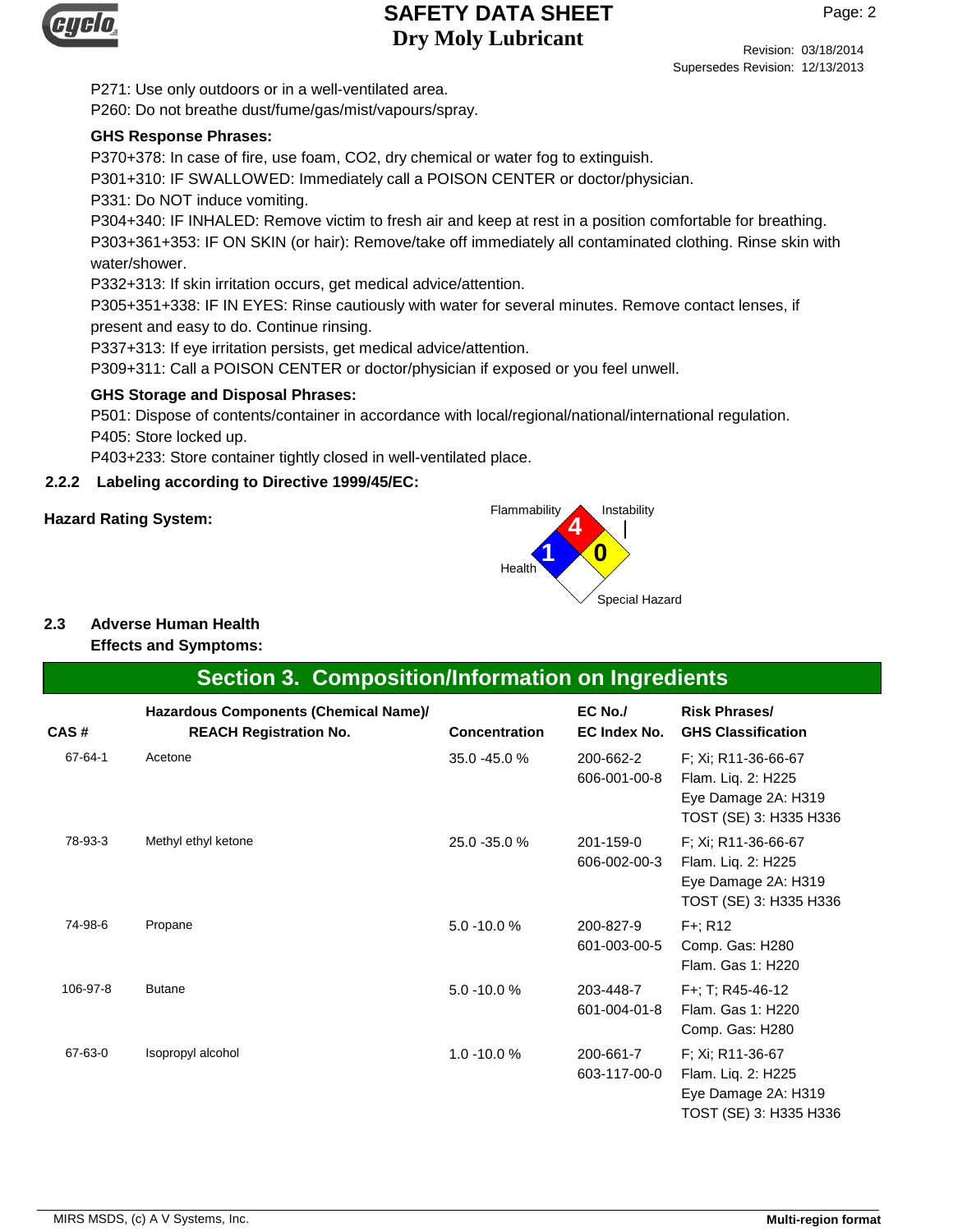

Page: 3

|                                                                                                                                                                                                                                                                                                                                                                         |                                                                                                                                                                                                                                                 |                                                            |                                                                                                                       |                                                                                                                                                                                                                                                                                                                                                                                                                                                                                                                                          |                                                                | Supersedes Revision: 12/13/2013   |  |
|-------------------------------------------------------------------------------------------------------------------------------------------------------------------------------------------------------------------------------------------------------------------------------------------------------------------------------------------------------------------------|-------------------------------------------------------------------------------------------------------------------------------------------------------------------------------------------------------------------------------------------------|------------------------------------------------------------|-----------------------------------------------------------------------------------------------------------------------|------------------------------------------------------------------------------------------------------------------------------------------------------------------------------------------------------------------------------------------------------------------------------------------------------------------------------------------------------------------------------------------------------------------------------------------------------------------------------------------------------------------------------------------|----------------------------------------------------------------|-----------------------------------|--|
|                                                                                                                                                                                                                                                                                                                                                                         |                                                                                                                                                                                                                                                 |                                                            |                                                                                                                       | <b>Section 4. First Aid Measures</b>                                                                                                                                                                                                                                                                                                                                                                                                                                                                                                     |                                                                |                                   |  |
| 4.1                                                                                                                                                                                                                                                                                                                                                                     | <b>Measures:</b>                                                                                                                                                                                                                                |                                                            |                                                                                                                       | Description of First Aidlf swallowed, do not induce vomiting. If inhaled, remove to fresh air. If not breathing,<br>give artificial respiration. If breathing is difficult, give oxygen. Ilf in eyes, rinse cautiously<br>with water for several minutes. Remove contact lenses, if present and easy to do.<br>Continue rinsing. In case of skin contact, wash with soap and large amounts of water.<br>Remove contaminated clothing. Wash contaminated clothing before reuse. Call<br>physician immediately if adverse reaction occurs. |                                                                |                                   |  |
|                                                                                                                                                                                                                                                                                                                                                                         |                                                                                                                                                                                                                                                 |                                                            |                                                                                                                       | <b>Section 5. Fire Fighting Measures</b>                                                                                                                                                                                                                                                                                                                                                                                                                                                                                                 |                                                                |                                   |  |
| 5.1                                                                                                                                                                                                                                                                                                                                                                     | Media:                                                                                                                                                                                                                                          | Suitable Extinguishing Foam, CO2, dry chemical, water fog. |                                                                                                                       |                                                                                                                                                                                                                                                                                                                                                                                                                                                                                                                                          |                                                                |                                   |  |
| 5.2<br><b>Flammable Properties</b><br>Closed containers may explode from internal pressure build-up when exposed to extreme<br>and Hazards:<br>heat and discharge contents. Vapor accumulation can flash or explode if ignited.<br>Overexposure to decomposition products may cause a health hazard. Symptoms may<br>not be readily apparent. Obtain medical attention. |                                                                                                                                                                                                                                                 |                                                            |                                                                                                                       |                                                                                                                                                                                                                                                                                                                                                                                                                                                                                                                                          |                                                                |                                   |  |
|                                                                                                                                                                                                                                                                                                                                                                         | Flash Pt:                                                                                                                                                                                                                                       |                                                            |                                                                                                                       | -156.00 F (-104.4 C) Method Used: Estimate                                                                                                                                                                                                                                                                                                                                                                                                                                                                                               |                                                                |                                   |  |
|                                                                                                                                                                                                                                                                                                                                                                         |                                                                                                                                                                                                                                                 | <b>Explosive Limits:</b>                                   | LEL: $1.8$                                                                                                            | <b>UEL: 13</b>                                                                                                                                                                                                                                                                                                                                                                                                                                                                                                                           |                                                                |                                   |  |
|                                                                                                                                                                                                                                                                                                                                                                         |                                                                                                                                                                                                                                                 | <b>Autoignition Pt:</b>                                    | No data.                                                                                                              |                                                                                                                                                                                                                                                                                                                                                                                                                                                                                                                                          |                                                                |                                   |  |
| 5.3                                                                                                                                                                                                                                                                                                                                                                     | <b>Fire Fighting</b><br><b>Instructions:</b>                                                                                                                                                                                                    |                                                            | with water spray.                                                                                                     | As in any fire, wear self-contained breathing apparatus pressure-demand (MSHA/NIOSH<br>approved or equivalent) and full protective gear. Keep containers and surroundings cool                                                                                                                                                                                                                                                                                                                                                           |                                                                |                                   |  |
|                                                                                                                                                                                                                                                                                                                                                                         |                                                                                                                                                                                                                                                 |                                                            |                                                                                                                       | <b>Section 6. Accidental Release Measures</b>                                                                                                                                                                                                                                                                                                                                                                                                                                                                                            |                                                                |                                   |  |
| 6.3                                                                                                                                                                                                                                                                                                                                                                     | Avoid breathing vapors. Ventilate area. Remove all sources of ignition. Clean up area<br><b>Methods and Material</b><br><b>For Containment and</b><br>with absorbent material & place in closed containers for disposal.<br><b>Cleaning Up:</b> |                                                            |                                                                                                                       |                                                                                                                                                                                                                                                                                                                                                                                                                                                                                                                                          |                                                                |                                   |  |
|                                                                                                                                                                                                                                                                                                                                                                         |                                                                                                                                                                                                                                                 |                                                            |                                                                                                                       | <b>Section 7. Handling and Storage</b>                                                                                                                                                                                                                                                                                                                                                                                                                                                                                                   |                                                                |                                   |  |
| 7.1                                                                                                                                                                                                                                                                                                                                                                     | <b>Precautions To Be</b><br><b>Taken in Handling:</b><br>children.                                                                                                                                                                              |                                                            |                                                                                                                       | Wash thoroughly after handling. Ensure all equipment is electrically grounded before<br>beginning transfer operations. Use only in well ventilated area. Keep out of the reach of                                                                                                                                                                                                                                                                                                                                                        |                                                                |                                   |  |
| 7.2                                                                                                                                                                                                                                                                                                                                                                     |                                                                                                                                                                                                                                                 | <b>Precautions To Be</b><br><b>Taken in Storing:</b>       | Store & use in cool, dry, well ventilated areas. Vapors may cause flash fire. Keep away<br>from heat, sparks & flame. |                                                                                                                                                                                                                                                                                                                                                                                                                                                                                                                                          |                                                                |                                   |  |
|                                                                                                                                                                                                                                                                                                                                                                         |                                                                                                                                                                                                                                                 |                                                            |                                                                                                                       | <b>Section 8. Exposure Controls/Personal Protection</b>                                                                                                                                                                                                                                                                                                                                                                                                                                                                                  |                                                                |                                   |  |
| 8.1                                                                                                                                                                                                                                                                                                                                                                     |                                                                                                                                                                                                                                                 | <b>Exposure Parameters:</b>                                |                                                                                                                       |                                                                                                                                                                                                                                                                                                                                                                                                                                                                                                                                          |                                                                |                                   |  |
| CAS#                                                                                                                                                                                                                                                                                                                                                                    |                                                                                                                                                                                                                                                 | <b>Partial Chemical Name</b>                               |                                                                                                                       | <b>Britain EH40</b>                                                                                                                                                                                                                                                                                                                                                                                                                                                                                                                      | <b>France VL</b>                                               | <b>Europe</b>                     |  |
|                                                                                                                                                                                                                                                                                                                                                                         | 67-64-1                                                                                                                                                                                                                                         | Acetone                                                    |                                                                                                                       | TWA: 1210 mg/m3 (500 ppm)<br>STEL: 3620 mg/m3 (1500 ppm)                                                                                                                                                                                                                                                                                                                                                                                                                                                                                 | TWA: 1210 mg/m3 (500<br>ppm)<br>STEL: 2420 mg/m3 (1000<br>ppm) | TWA: 1210 mg/m3                   |  |
|                                                                                                                                                                                                                                                                                                                                                                         | 78-93-3                                                                                                                                                                                                                                         | Methyl ethyl ketone                                        |                                                                                                                       | TWA: 600 mg/m3 (200 ppm)<br>STEL: 899 mg/m3 (300 ppm)                                                                                                                                                                                                                                                                                                                                                                                                                                                                                    | TWA: 600 mg/m3 (200 ppm)<br>STEL: 900 mg/m3 (300 ppm)          | TWA: 600 mg/m3<br>STEL: 900 mg/m3 |  |
|                                                                                                                                                                                                                                                                                                                                                                         | 74-98-6                                                                                                                                                                                                                                         | Propane                                                    |                                                                                                                       | No data.                                                                                                                                                                                                                                                                                                                                                                                                                                                                                                                                 | No data.                                                       | No data.                          |  |
|                                                                                                                                                                                                                                                                                                                                                                         | 106-97-8                                                                                                                                                                                                                                        | <b>Butane</b>                                              |                                                                                                                       | TWA: 1450 mg/m3 (600 ppm)<br>STEL: 1810 mg/m3 (750 ppm)                                                                                                                                                                                                                                                                                                                                                                                                                                                                                  | TWA: 1900 mg/m3 (800<br>ppm)                                   | No data.                          |  |
|                                                                                                                                                                                                                                                                                                                                                                         | 67-63-0                                                                                                                                                                                                                                         | Isopropyl alcohol                                          |                                                                                                                       | TWA: 999 mg/m3 (400 ppm)<br>STEL: 1250 mg/m3 (500 ppm)                                                                                                                                                                                                                                                                                                                                                                                                                                                                                   | STEL: 980 mg/m3 (400 ppm) No data.                             |                                   |  |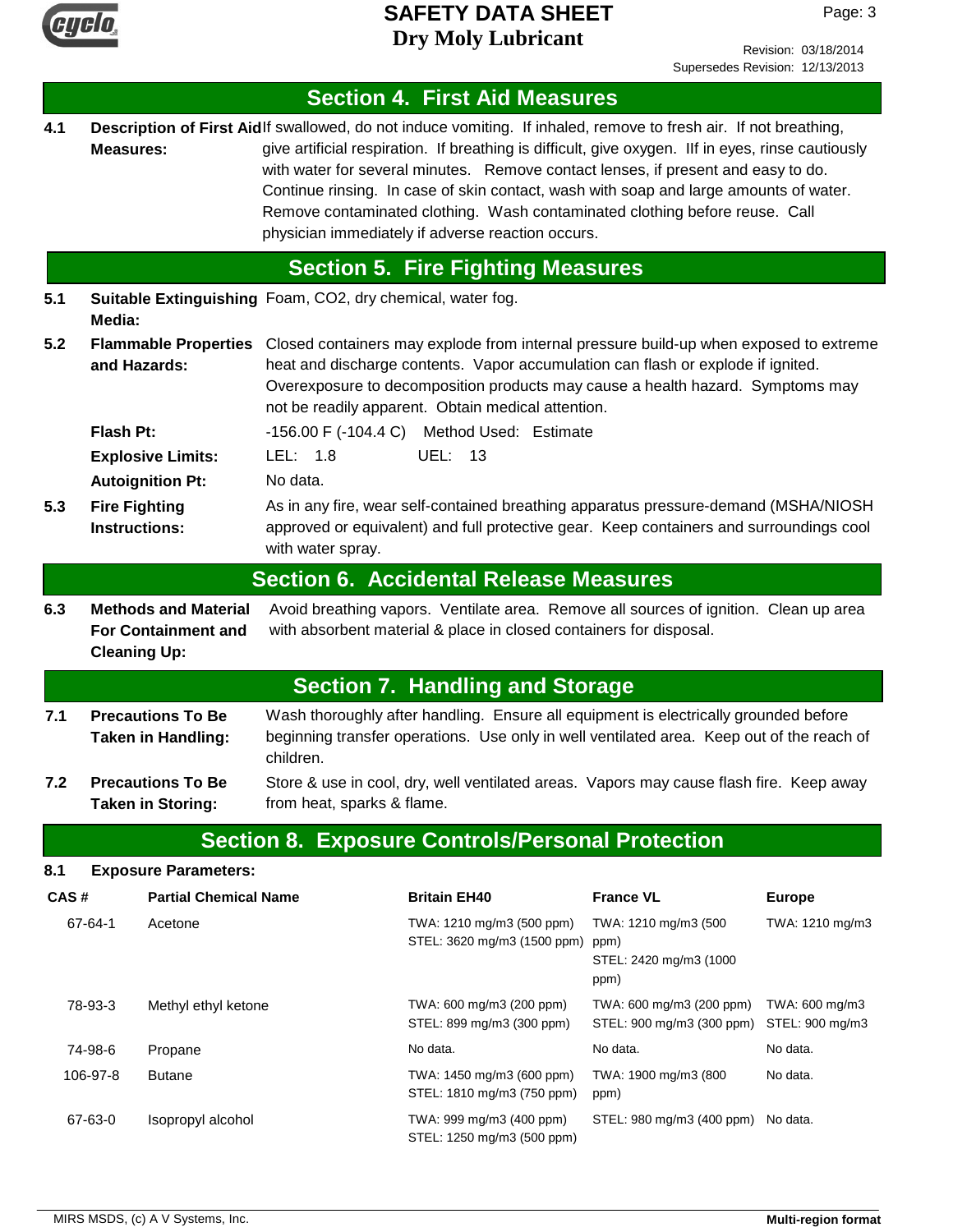

Revision: 03/18/2014 Supersedes Revision: 12/13/2013

| CAS#     | <b>Partial Chemical Name</b> | <b>OSHA TWA</b> | <b>ACGIH TWA</b>                | <b>Other Limits</b> |
|----------|------------------------------|-----------------|---------------------------------|---------------------|
| 67-64-1  | Acetone                      | PEL: 1000 ppm   | TLV: 500 ppm<br>STEL: 750 ppm   | No data.            |
| 78-93-3  | Methyl ethyl ketone          | PEL: 200 ppm    | $TLV: 200$ ppm<br>STEL: 300 ppm | No data.            |
| 74-98-6  | Propane                      | PEL: 1000 ppm   | TLV: (2500 ppm)                 | No data.            |
| 106-97-8 | <b>Butane</b>                | No data.        | TLV: (800 ppm)                  | No data.            |
| 67-63-0  | Isopropyl alcohol            | PEL: 400 ppm    | $TLV: 200$ ppm<br>STEL: 400 ppm | No data.            |

#### **8.2 Exposure Controls:**

**8.2.1 Engineering Controls** Sufficient to prevent inhalation of solvent vapors. General dilution and/or local exhaust ventilation in volume or pattern to keep PEL/TLV of most hazardous ingredient below acceptable limit and LEL below stated limit. **(Ventilation etc.):**

#### **8.2.2 Personal protection equipment:**

Respiratory Equipment Avoid breathing vapors. Use with adequate ventilation equal to out of doors. In restricted areas, use approved chemical/mechanical filters designed to remove a combination of particles and vapor. In confined areas, use approved air line type respirator or hood. Self-contained breathing apparatus is required for vapor concentrations above PEL/TLV limits. **(Specify Type): Eye Protection:** Use of safety glasses with splash guards or full face shield is recommended. **Protective Gloves:** Solvent resistant gloves required for prolonged or repeated contact. **Other Protective** Use of solvent resistant aprons or other clothing is recommended. **Clothing:**

**Work/Hygienic/Mainten** Eye washes and safety showers in the workplace are recommended. **ance Practices:**

## **Section 9. Physical and Chemical Properties**

**9.1 Information on Basic Physical and Chemical Properties**

| <b>Physical States:</b>          | 1 Solid<br>] Gas [X] Liquid                            |
|----------------------------------|--------------------------------------------------------|
| <b>Appearance and Odor:</b>      | Aerosol product.                                       |
| <b>Melting Point:</b>            | No data.                                               |
| <b>Boiling Point:</b>            | $-44.00$ F ( $-42.2$ C) - 177.00 F (80.6 C)            |
| Flash Pt:                        | $-156.00$ F $(-104.4 \text{ C})$ Method Used: Estimate |
| <b>Evaporation Rate:</b>         | No data.                                               |
| <b>Explosive Limits:</b>         | LEL: 1.8<br>UEL: $13$                                  |
| Vapor Pressure (vs. Air or       | No data.                                               |
| $mm Hg$ :                        |                                                        |
| Vapor Density (vs. $Air = 1$ ):  | > air                                                  |
| Specific Gravity (Water $= 1$ ): | .73                                                    |
| <b>Solubility in Water:</b>      | <b>NIL</b>                                             |
| <b>Autoignition Pt:</b>          | No data.                                               |
|                                  |                                                        |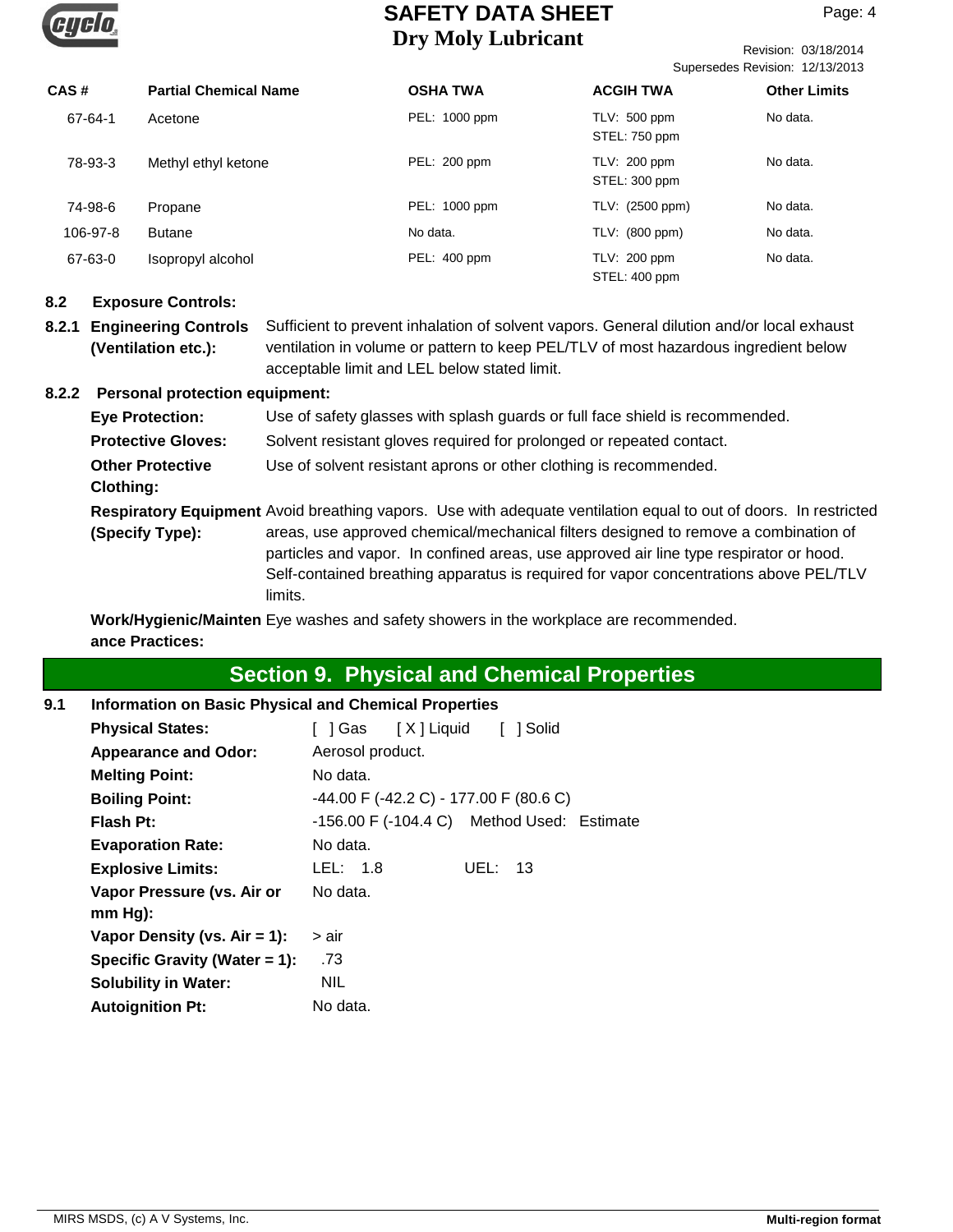

#### **9.2 Other Information**

|                      |                                                                           | <b>Percent Volatile:</b>                                    | 97.3 % by weight.                                                                                                                                                                                                                                                                                                                       |      |             |              |             |
|----------------------|---------------------------------------------------------------------------|-------------------------------------------------------------|-----------------------------------------------------------------------------------------------------------------------------------------------------------------------------------------------------------------------------------------------------------------------------------------------------------------------------------------|------|-------------|--------------|-------------|
|                      |                                                                           |                                                             | <b>Section 10. Stability and Reactivity</b>                                                                                                                                                                                                                                                                                             |      |             |              |             |
| 10.1<br>10.2<br>10.3 | <b>Reactivity:</b><br>Stability:                                          | <b>Conditions To Avoid -</b><br><b>Hazardous Reactions:</b> | No data available.<br>Unstable [ ]<br>Stable [X]<br>No data available.                                                                                                                                                                                                                                                                  |      |             |              |             |
|                      |                                                                           | <b>Possibility of</b><br><b>Hazardous Reactions:</b>        | Will occur $\lceil \quad \rceil$<br>Will not occur [X]                                                                                                                                                                                                                                                                                  |      |             |              |             |
| 10.5                 | <b>Conditions To Avoid -</b><br>10.4<br>Instability:<br>Incompatibility - |                                                             | Application to hot surfaces. Storage above 120 degrees F. Exposure to open flame.<br>Strong oxidizing agents.                                                                                                                                                                                                                           |      |             |              |             |
| 10.6                 | <b>Hazardous</b><br><b>Byproducts:</b>                                    | <b>Materials To Avoid:</b><br><b>Decomposition Or</b>       | May produce fumes when heated to decomposition. Fumes may contain carbon<br>monoxide & other toxic fumes.                                                                                                                                                                                                                               |      |             |              |             |
|                      |                                                                           |                                                             | <b>Section 11. Toxicological Information</b>                                                                                                                                                                                                                                                                                            |      |             |              |             |
| 11.1                 |                                                                           | Information on<br><b>Toxicological Effects:</b>             | No data available.                                                                                                                                                                                                                                                                                                                      |      |             |              |             |
| CAS#                 |                                                                           |                                                             | <b>Hazardous Components (Chemical Name)</b>                                                                                                                                                                                                                                                                                             | NTP  | <b>IARC</b> | <b>ACGIH</b> | <b>OSHA</b> |
|                      | 67-64-1                                                                   | Acetone                                                     |                                                                                                                                                                                                                                                                                                                                         | n.a. | n.a.        | A4           | n.a.        |
|                      | 78-93-3                                                                   | Methyl ethyl ketone                                         |                                                                                                                                                                                                                                                                                                                                         | n.a. | n.a.        | n.a.         | n.a.        |
|                      | 74-98-6                                                                   | Propane                                                     |                                                                                                                                                                                                                                                                                                                                         | n.a. | n.a.        | n.a.         | n.a.        |
|                      | 106-97-8                                                                  | <b>Butane</b>                                               |                                                                                                                                                                                                                                                                                                                                         | n.a. | n.a.        | n.a.         | n.a.        |
|                      | 67-63-0                                                                   | Isopropyl alcohol                                           |                                                                                                                                                                                                                                                                                                                                         | n.a. | 3           | A4           | n.a.        |
|                      |                                                                           |                                                             | <b>Section 12. Ecological Information</b>                                                                                                                                                                                                                                                                                               |      |             |              |             |
| 12.1                 | <b>Toxicity:</b>                                                          |                                                             | CAS# 67-63-0:<br>LC50, Fathead Minnow (Pimephales promelas), juvenile(s), 11830000. UG/L, 1 H,<br>Mortality, Water temperature: 18.00 C (64.4 F) - 22.00 C (71.6 F) C.<br>Results:<br>No observed effect.<br>- Acute Toxicity of Selected Organic Compounds to Fathead Minnows, Mattson, V.R.,<br>J.W. Arthur, and C.T. Walbridge, 1976 |      |             |              |             |
|                      |                                                                           |                                                             | LC50, Fathead Minnow (Pimephales promelas), juvenile(s), 11160000. UG/L, 24 H,<br>Mortality, Water temperature: 18.00 C (64.4 F) - 22.00 C (71.6 F) C.<br>Results:<br>No observed effect.<br>- Acute Toxicity of Selected Organic Compounds to Fathead Minnows, Mattson, V.R.,<br>J.W. Arthur, and C.T. Walbridge, 1976                 |      |             |              |             |
|                      |                                                                           |                                                             | LC50, Fathead Minnow (Pimephales promelas), juvenile(s), 11130000. UG/L, 48 H,<br>Mortality, Water temperature: 18.00 C (64.4 F) - 22.00 C (71.6 F) C.<br>Results:<br>Age Effects.                                                                                                                                                      |      |             |              |             |

- Acute Toxicity of Selected Organic Compounds to Fathead Minnows, Mattson, V.R., J.W. Arthur, and C.T. Walbridge, 1976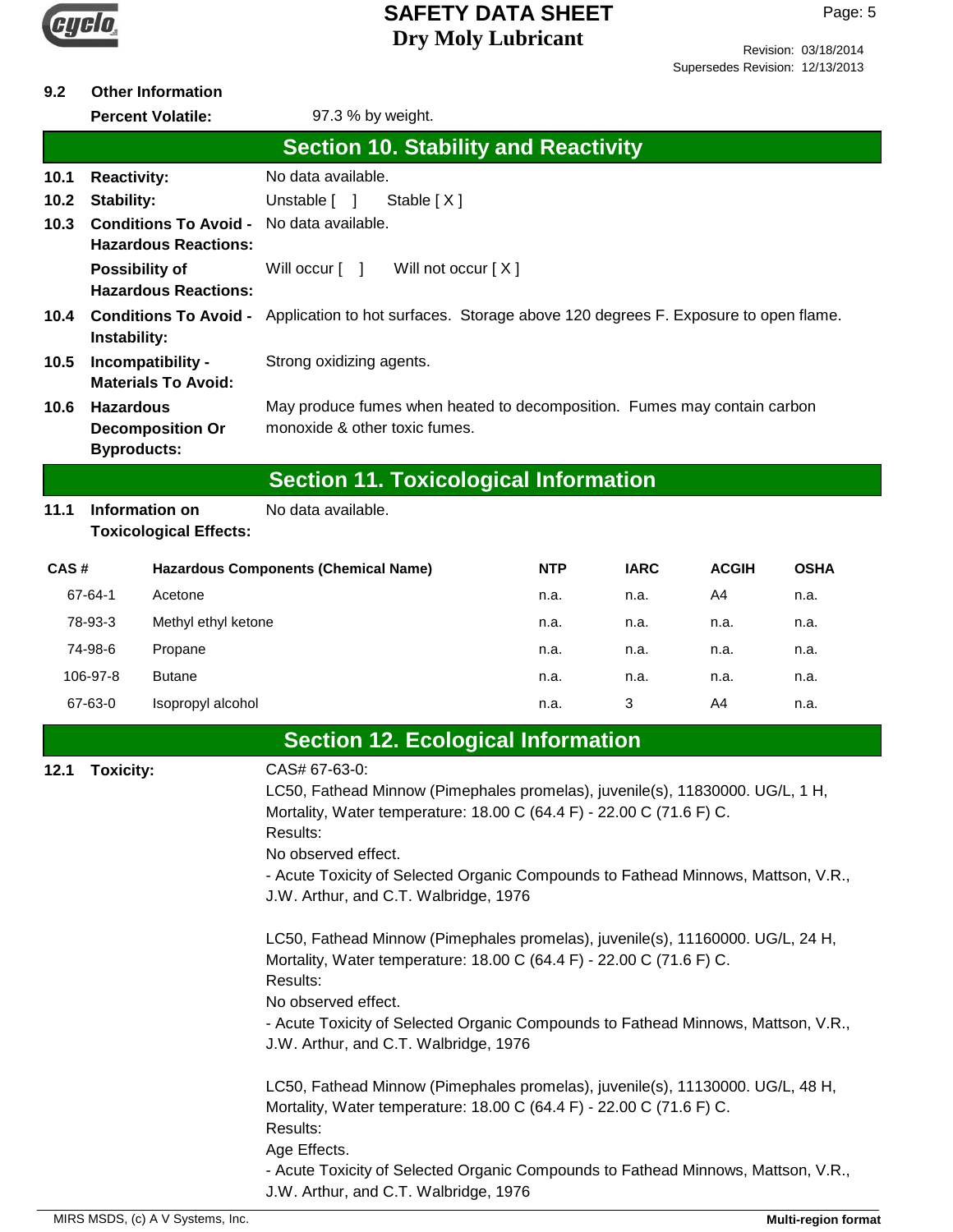

LC50, Fathead Minnow (Pimephales promelas), juvenile(s), 11130000. UG/L, 72 H, Mortality, Water temperature: 18.00 C (64.4 F) - 22.00 C (71.6 F) C. Results: Age Effects.

- Acute Toxicity of Selected Organic Compounds to Fathead Minnows, Mattson, V.R., J.W. Arthur, and C.T. Walbridge, 1976

LC50, Fathead Minnow (Pimephales promelas), juvenile(s), 11130000. UG/L, 96 H, Mortality, Water temperature: 18.00 C (64.4 F) - 22.00 C (71.6 F) C. Results:

Age Effects.

- Acute Toxicity of Selected Organic Compounds to Fathead Minnows, Mattson, V.R., J.W. Arthur, and C.T. Walbridge, 1976

LC50, Fathead Minnow (Pimephales promelas), 10400000. UG/L, 96 H, Mortality, Water temperature: 24.60 C (76.3 F) C, pH: 7.10, Hardness: 52.50 MG/L. Results:

Affected fish lost equilibrium prior to death.

- Acute Toxicities of Organic Chemicals to Fathead Minnows (Pimephales promelas), Vol. 1, Brooke, L.T., D.J. Call, D.L. Geiger, and C.E. Northcott, 1984

LC50, Fathead Minnow (Pimephales promelas), 6550000. UG/L, 96 H, Mortality, Water temperature: 24.60 C (76.3 F) C, pH: 7.90, Hardness: 44.00 MG/L. Results:

Affected fish lost equilibrium prior to death.

- Acute Toxicities of Organic Chemicals to Fathead Minnows (Pimephales promelas), Vol. 1, Brooke, L.T., D.J. Call, D.L. Geiger, and C.E. Northcott, 1984

LC50, Fathead Minnow (Pimephales promelas), 9640000. UG/L, 96 H, Mortality, Water temperature: 24.40 C (75.9 F) C, pH: 7.80, Hardness: 48.30 MG/L. Results:

Affected fish lost equilibrium prior to death.

- Acute Toxicities of Organic Chemicals to Fathead Minnows (Pimephales promelas), Vol. 1, Brooke, L.T., D.J. Call, D.L. Geiger, and C.E. Northcott, 1984

LC50, Fathead Minnow (Pimephales promelas), 10600000. UG/L, 24 H, Mortality, Water temperature: 24.00 C (75.2 F) - 25.30 C (77.5 F) C, pH: 7.20, Hardness: 52.70 MG/L. Results:

No observed effect.

- Estimates of "No Effect" Concentrations of Selected Pesticides in Freshwater Organisms, Call, D.J., L.T. Brooke, and N. Ahmad, 1981

LC50, Fathead Minnow (Pimephales promelas), 10400000. UG/L, 48 H, Mortality, Water temperature: 24.00 C (75.2 F) - 25.30 C (77.5 F) C, pH: 7.20, Hardness: 52.70 MG/L. Results:

No observed effect.

- Estimates of "No Effect" Concentrations of Selected Pesticides in Freshwater Organisms, Call, D.J., L.T. Brooke, and N. Ahmad, 1981

Effective concentration to 50% of test organisms., Fathead Minnow (Pimephales promelas), 9380000. UG/L, 24 H, Behavior, Water temperature: 24.00 C (75.2 F) - 25.30 C (77.5 F) C, pH: 7.20, Hardness: 52.70 MG/L.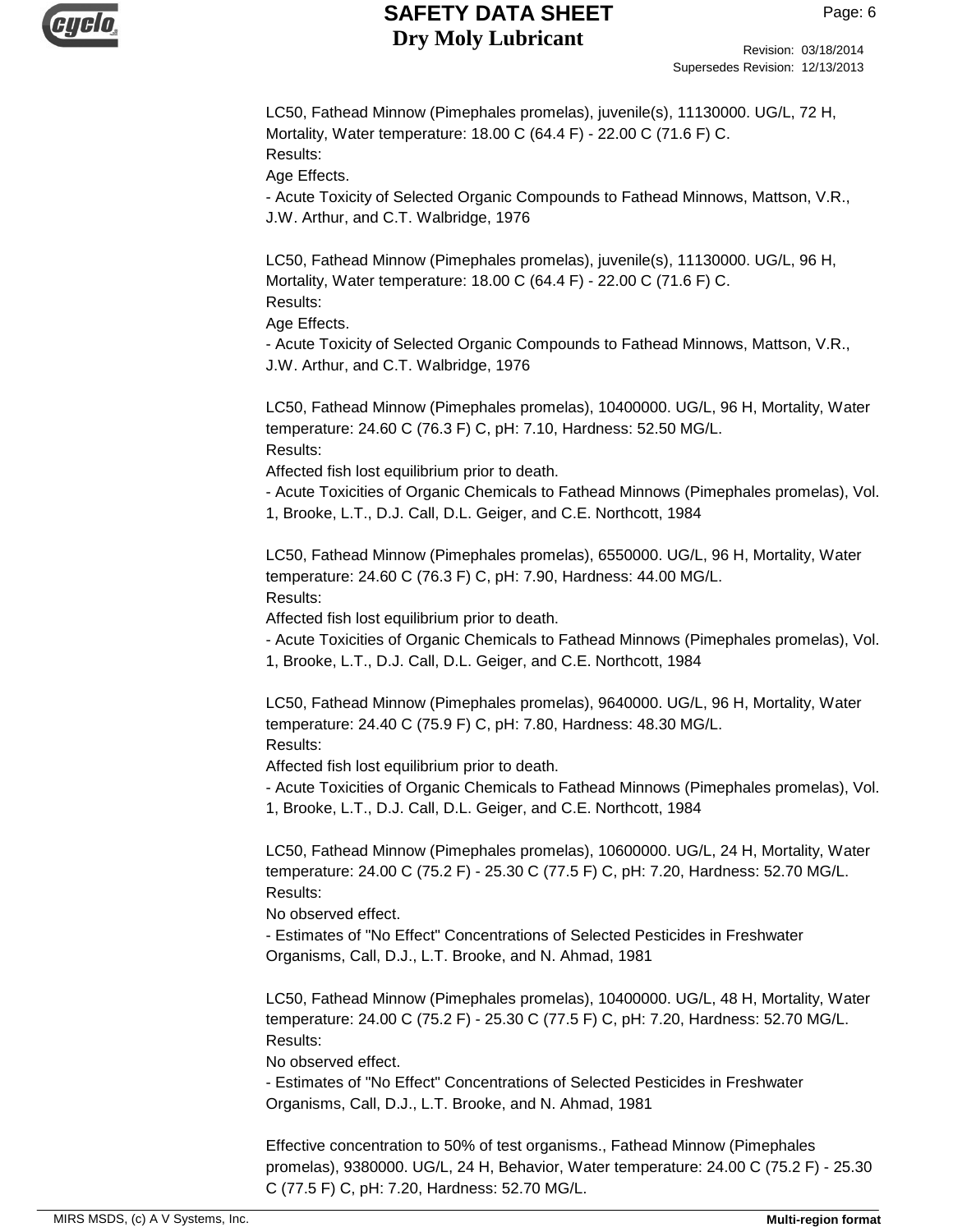

#### Results:

No observed effect.

- Estimates of "No Effect" Concentrations of Selected Pesticides in Freshwater Organisms, Call, D.J., L.T. Brooke, and N. Ahmad, 1981

Effective concentration to 50% of test organisms., Fathead Minnow (Pimephales promelas), 10000000. UG/L, 48 H, Behavior, Water temperature: 24.00 C (75.2 F) - 25.30 C (77.5 F) C, pH: 7.20, Hardness: 52.70 MG/L. Results:

No observed effect.

- Estimates of "No Effect" Concentrations of Selected Pesticides in Freshwater Organisms, Call, D.J., L.T. Brooke, and N. Ahmad, 1981

LC50, Bluegill (Lepomis macrochirus), 1400000. UG/L, 24 H, Mortality, Water temperature: 22.00 C (71.6 F) C. Results: No observed effect. - Toxicity of CS-2 Decontamination Products, Wolverton, B.C., D.D. Harrison, and R.C.

Voight, 1970

LC50, Bluegill (Lepomis macrochirus), 1400000. UG/L, 48 H, Mortality, Water temperature: 22.00 C (71.6 F) C.

Results:

No observed effect.

- Toxicity of CS-2 Decontamination Products, Wolverton, B.C., D.D. Harrison, and R.C. Voight, 1970

LC50, Bluegill (Lepomis macrochirus), 1400000. UG/L, 72 H, Mortality, Water temperature: 22.00 C (71.6 F) C.

Results:

No observed effect.

- Toxicity of CS-2 Decontamination Products, Wolverton, B.C., D.D. Harrison, and R.C. Voight, 1970

LC50, Bluegill (Lepomis macrochirus), 1400000. UG/L, 96 H, Mortality, Water temperature: 22.00 C (71.6 F) C.

Results:

No observed effect.

- Toxicity of CS-2 Decontamination Products, Wolverton, B.C., D.D. Harrison, and R.C. Voight, 1970

Lethal concentration to 0% of test organisms., Bluegill (Lepomis macrochirus), fingerling, 10000000. UG/L, 96 H, Mortality, Water temperature: 19.50 C (67.1 F) - 20.50 C (68.9 F) C.

Results:

No observed effect.

- Behavior of Organic Chemicals in the Aquatic Environment. Part II. - Behavior in Dilute Systems, Buzzell, J.C.,Jr., R.H.F. Young, and D.W. Ryckman, 1968

Not reported., Rainbow Trout (Oncorhynchus mykiss), 4800000. UG/L, 2 - 24 H, Accumulation. Results: No observed effect.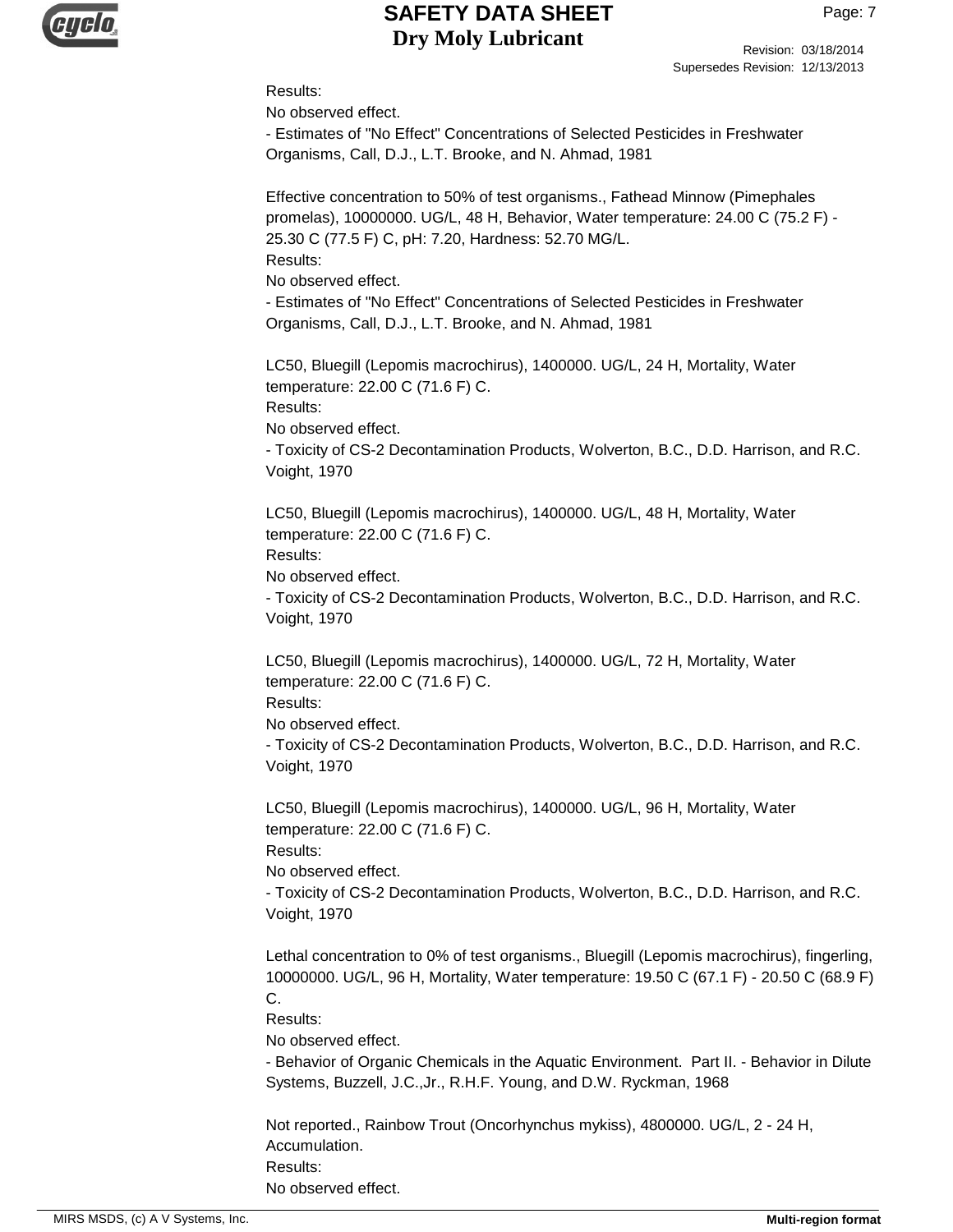

Revision: 03/18/2014 Supersedes Revision: 12/13/2013

- Estimates of "No Effect" Concentrations of Selected Pesticides in Freshwater Organisms, Call, D.J., L.T. Brooke, and N. Ahmad, 1981

Effective concentration to 50% of test organisms., Water Flea (Daphnia magna), 159000. UMOL/L, 24 H, Intoxication,.

Results:

No observed effect.

- Comparative Acute Toxicity of the First 50 Multicentre Evaluation of In Vitro Cytotoxicity Chemicals to Aquatic Non-vertebrates, Calleja, M.C., G. Persoone, and P. Geladi, 1994

Effective concentration to 50% of test organisms., Water Flea (Daphnia magna), neonate, 114.0 MMOL/L, 24 H, Intoxication,, Water temperature: 21.00 C (69.8 F) C, pH: 7.60.

Results:

No observed effect.

- A Comparison of the Toxicity of 50 Reference Chemicals to Freshly Isolated Rainbow Trout Hepatocytes and Daphnia magna, Lilius, H., B. Isomaa, and T. Holmstrom, 1994

LC50, Water Flea (Daphnia magna), 10000. MG/L, 24 H, Intoxication,, Water temperature: 20.00 C (68.0 F) - 22.00 C (71.6 F) C, pH: 7.70, Hardness: 16.00 dH. Results:

No observed effect.

- Results of the Damaging Effect of Water Pollutants on Daphnia magna (Befunde der Schadwirkung Wassergefahrdender Stoffe Gegen Daphnia magna), Bringmann, G., and R. Kuhn, 1977

Lethal concentration to 0% of test organisms., Water Flea (Daphnia magna), 5000. MG/L, 24 H, Intoxication,, Water temperature: 20.00 C (68.0 F) - 22.00 C (71.6 F) C, pH: 7.70, Hardness: 16.00 dH.

Results:

No observed effect.

- Results of the Damaging Effect of Water Pollutants on Daphnia magna (Befunde der Schadwirkung Wassergefahrdender Stoffe Gegen Daphnia magna), Bringmann, G., and R. Kuhn, 1977

Effective concentration to 0% of test organisms., Water Flea (Daphnia magna), 5102. MG/L, 24 H, Behavior, pH: =8.00.

Results:

No observed effect.

- Results of Toxic Action of Water Pollutants on Daphnia magna Straus Tested by an Improved Standardized Procedure, Bringmann, G., and R. Kuehn, 1982

Effective concentration to 50% of test organisms., Water Flea (Daphnia magna), 9714. MG/L, 24 H, Behavior, pH: =8.00.

Results:

No observed effect.

- Results of Toxic Action of Water Pollutants on Daphnia magna Straus Tested by an Improved Standardized Procedure, Bringmann, G., and R. Kuehn, 1982

Effective concentration to 100% of test organisms., Water Flea (Daphnia magna), 10000. MG/L, 24 H, Behavior, pH: =8.00. Results:

No observed effect.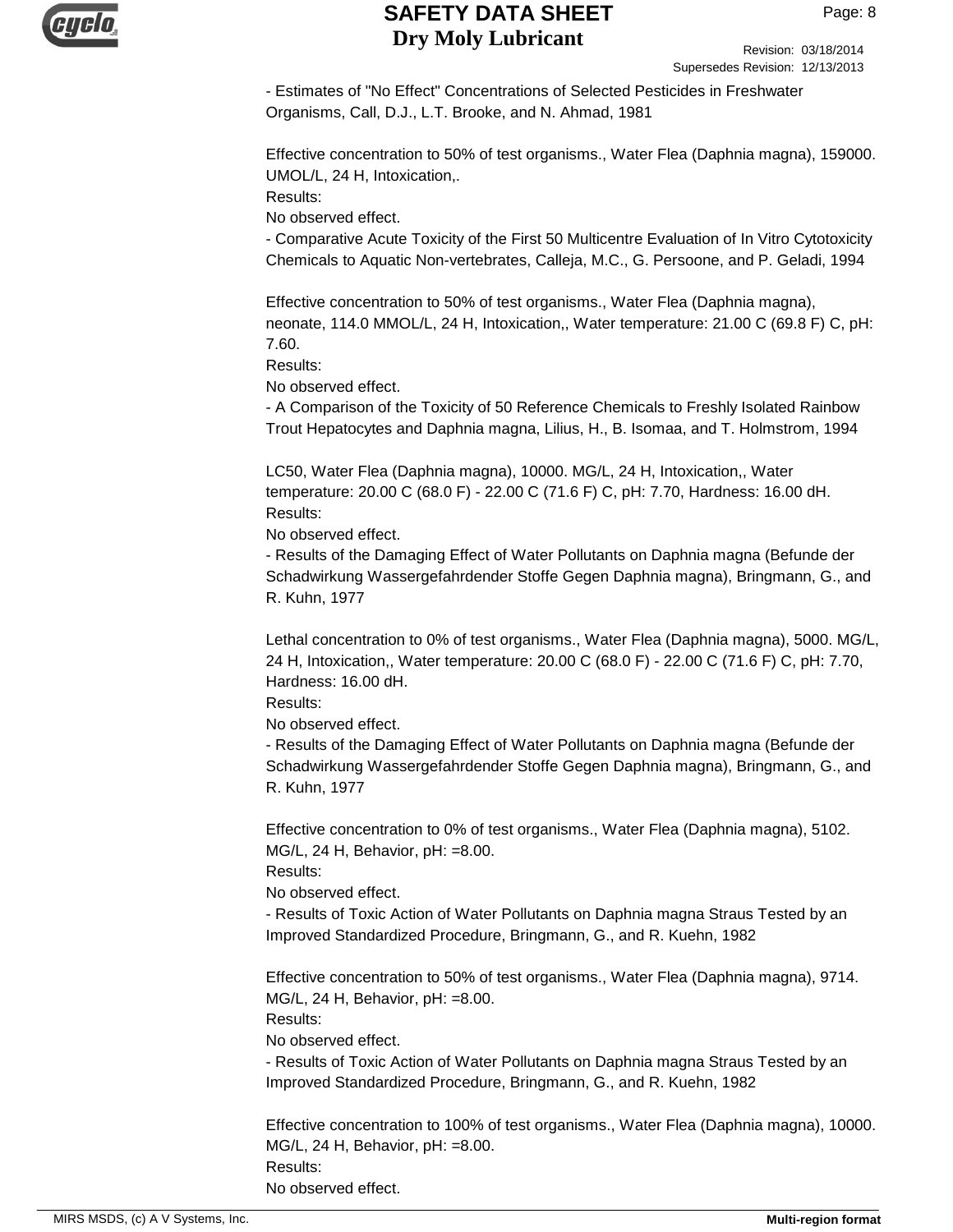

Revision: 03/18/2014 Supersedes Revision: 12/13/2013

- Results of Toxic Action of Water Pollutants on Daphnia magna Straus Tested by an Improved Standardized Procedure, Bringmann, G., and R. Kuehn, 1982

Effective concentration to 50% of test organisms., Water Flea (Daphnia pulex), 174.27 MMOL/L, 24 H, Intoxication,, Water temperature: 20.00 C (68.0 F) C, pH: 7.60. Results:

No observed effect.

- A Comparison of the Toxicity of 30 Reference Chemicals to Daphnia magna and Daphnia pulex, Lilius, H., T. Hastbacka, and B. Isomaa, 1995

LC50, Common Shrimp, Sand Shrimp (Crangon crangon), 1400000. UG/L, 48 H, Mortality.

Results:

No observed effect.

- Toxicity of Oil-Sinking Agents, Blackman, R.A.A., 1974

LC50, Common Shrimp, Sand Shrimp (Crangon crangon), 1150000. UG/L, 96 H, Mortality.

Results:

No observed effect.

- Toxicity of Oil-Sinking Agents, Blackman, R.A.A., 1974

LC50, Harlequinfish, Red Rasbora (Rasbora heteromorpha), 7100000. UG/L, 24 H, Mortality, Water temperature: 20.00 C (68.0 F) C, pH: 8.10, Hardness: 20.00 MG/L. Results:

Affected fish swam at or near surface.

Affected fish lost equilibrium prior to death.

- Acute Toxicity of 102 Pesticides and Miscellaneous Substances to Fish, Tooby, T.E., P.A. Hursey, and J.S. Alabaster, 1975

LC50, Harlequinfish, Red Rasbora (Rasbora heteromorpha), 4900000. UG/L, 48 H, Mortality, Water temperature: 20.00 C (68.0 F) C, pH: 8.10, Hardness: 20.00 MG/L. Results:

Affected fish lost equilibrium prior to death.

- Acute Toxicity of 102 Pesticides and Miscellaneous Substances to Fish, Tooby, T.E., P.A. Hursey, and J.S. Alabaster, 1975

LC50, Harlequinfish, Red Rasbora (Rasbora heteromorpha), 4200000. UG/L, 96 H, Mortality, Water temperature: 20.00 C (68.0 F) C, pH: 8.10, Hardness: 20.00 MG/L. Results:

Affected fish stopped schooling behavior.

Affected fish became hyperactive.

No loss of equilibrium observed.

- Acute Toxicity of 102 Pesticides and Miscellaneous Substances to Fish, Tooby, T.E., P.A. Hursey, and J.S. Alabaster, 1975

LC50, Western Mosquitofish (Gambusia affinis), 1400000. UG/L, 24 H, Mortality, Water temperature: 22.00 C (71.6 F) C.

Results:

No observed effect.

- Toxicity of CS-2 Decontamination Products, Wolverton, B.C., D.D. Harrison, and R.C. Voight, 1970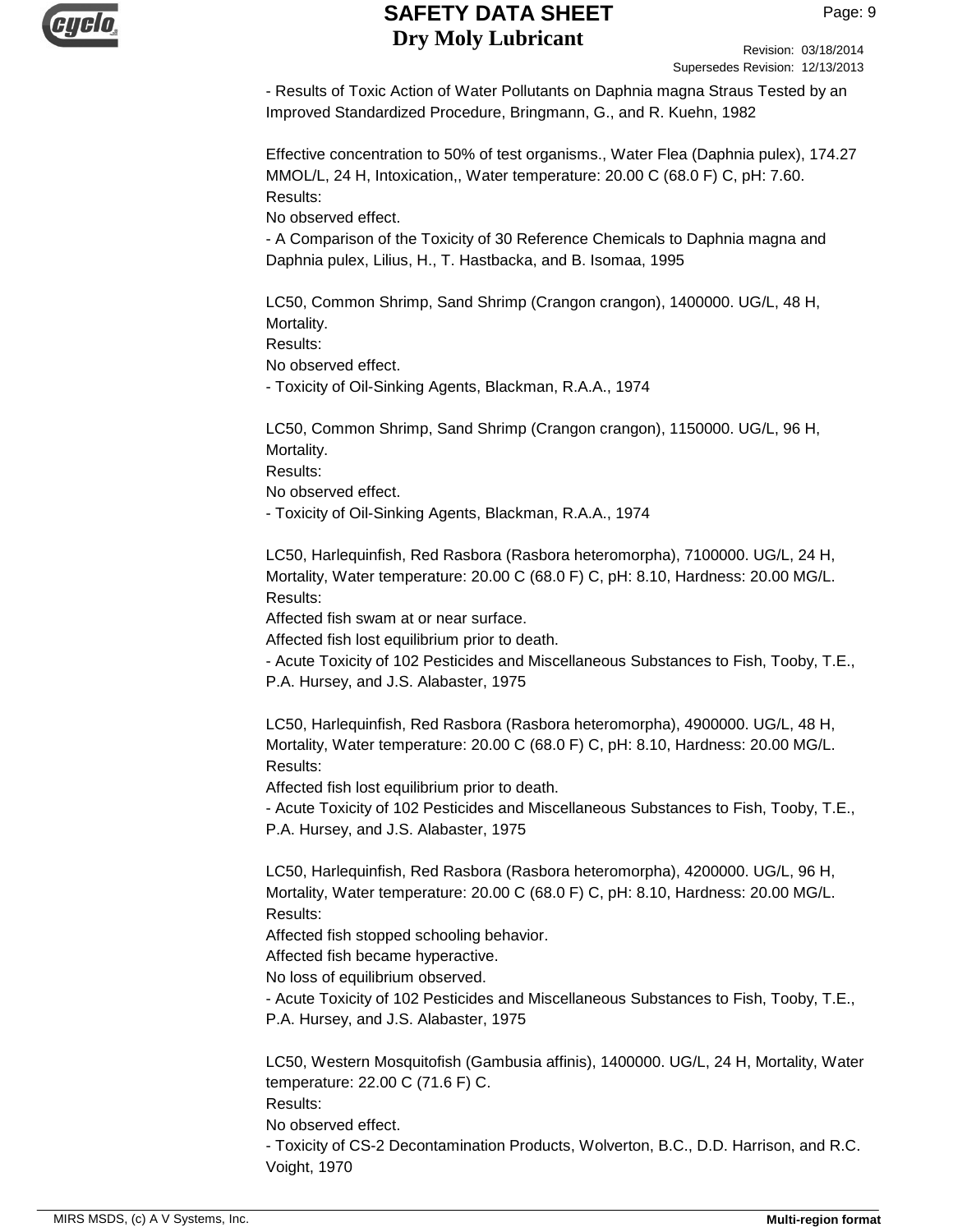

Revision: 03/18/2014 Supersedes Revision: 12/13/2013

LC50, Western Mosquitofish (Gambusia affinis), 1400000. UG/L, 48 H, Mortality, Water temperature: 22.00 C (71.6 F) C. Results: No observed effect. - Toxicity of CS-2 Decontamination Products, Wolverton, B.C., D.D. Harrison, and R.C. Voight, 1970

LC50, Western Mosquitofish (Gambusia affinis), 1400000. UG/L, 72 H, Mortality, Water temperature: 22.00 C (71.6 F) C. Results:

No observed effect.

- Toxicity of CS-2 Decontamination Products, Wolverton, B.C., D.D. Harrison, and R.C. Voight, 1970

LC50, Western Mosquitofish (Gambusia affinis), 1400000. UG/L, 96 H, Mortality, Water temperature: 22.00 C (71.6 F) C.

Results:

No observed effect.

- Toxicity of CS-2 Decontamination Products, Wolverton, B.C., D.D. Harrison, and R.C. Voight, 1970

Lethal concentration to 0% of test organisms., Creek Chub (Semotilus atromaculatus), 900000. UG/L, 24 H, Mortality, Water temperature: 15.00 C (59.0 F) - 21.00 C (69.8 F) C, pH: 8.30, Hardness: 98.00 MG/L.

Results:

No observed effect.

- Appraisal of a Chemical Waste Problem by Fish Toxicity Tests, Gillette, L.A., D.L. Miller, and H.E. Redman, 1952

Lethal concentration to 100% of test organisms., Creek Chub (Semotilus atromaculatus), 1100000. UG/L, 24 H, Mortality, Water temperature: 15.00 C (59.0 F) - 21.00 C (69.8 F) C, pH: 8.30, Hardness: 98.00 MG/L.

Results:

No observed effect.

- Appraisal of a Chemical Waste Problem by Fish Toxicity Tests, Gillette, L.A., D.L. Miller, and H.E. Redman, 1952

LC50, Goldfish (Carassius auratus), 5000000. UG/L, 24 H, Mortality, Water temperature: 20.00 C (68.0 F) C, pH: 7.00.

Results:

No observed effect.

- The Acute Toxicity of Some Petrochemicals to Goldfish, Bridie, A.L., C.J.M. Wolff, and M. Winter, 1979

LC50, Yellow Fever Mosquito (Aedes aegypti), larva(e), 3.200 % V/V, 4 H, Mortality, Water temperature: 22.00 C (71.6 F) - 24.00 C (75.2 F) C.

Results:

Age Effects.

- Relative Toxicity of Organic Solvents to Aedes aegypti Larvae, Kramer, V.C., D.J. Schnell, and K.W. Nickerson, 1983

Not reported., Cryptomonad (Chilomonas paramecium), 104000. UG/L, 48 H, Population, Water temperature: 20.00 C (68.0 F) C, pH: 6.90.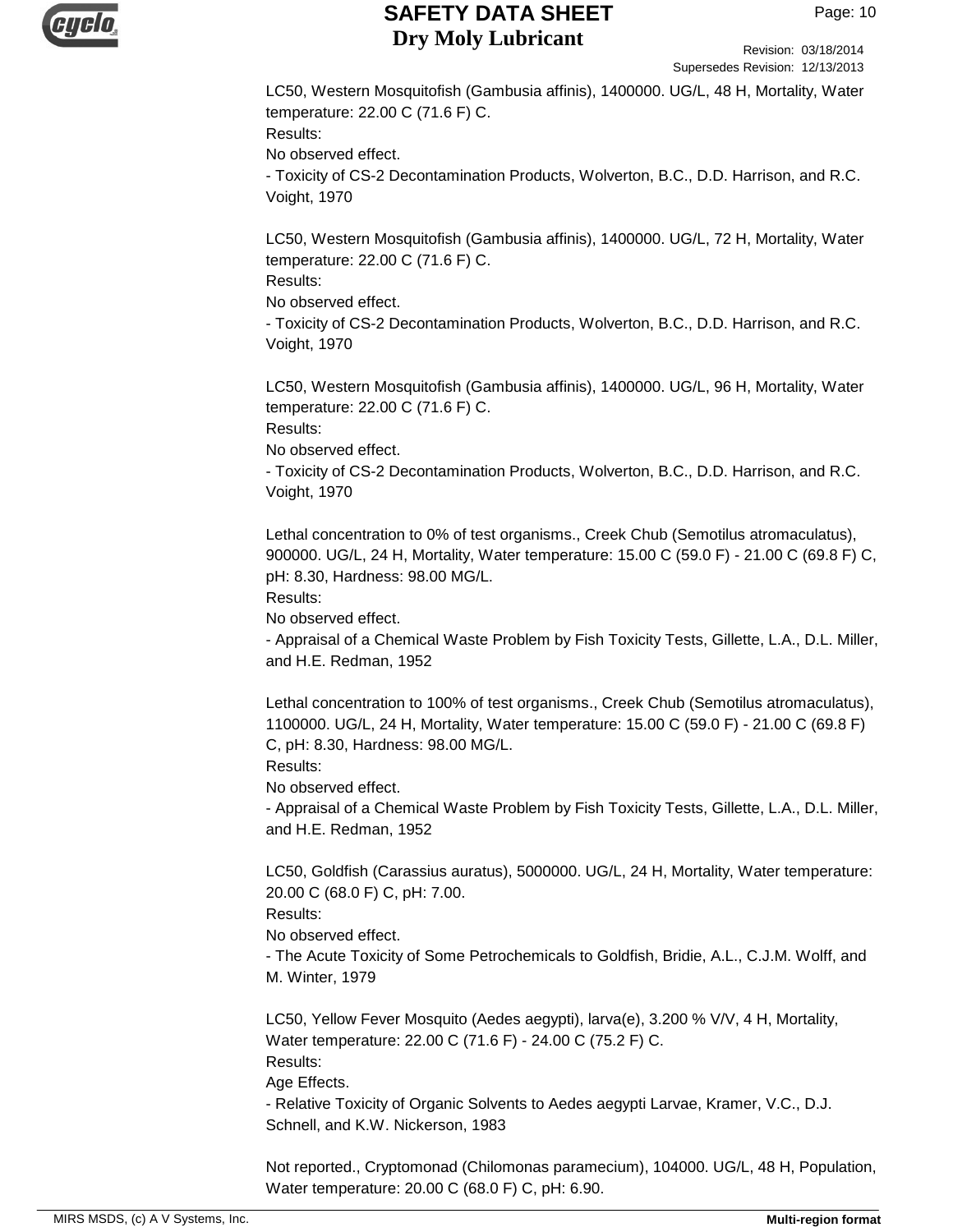

Revision: 03/18/2014 Supersedes Revision: 12/13/2013

#### Results:

No observed effect.

- Determination of the Biological Effect From Water Pollutants to Protozoa. III. Saprozoic Flagellates (Bestimmung der Biologischen Schadwirkung Wassergefahrdender Stoffe Gegen Protozoen III. Saprozoische Flagellaten), Bringmann, G., R. Kuhn, and A. Winter, 1980

Not reported., Cryptomonad (Chilomonas paramecium), 104000. UG/L, Population. Results:

Affected fish stopped schooling behavior.

Affected fish became hyperactive.

No loss of equilibrium observed.

- Comparison of the Effect of Toxic Substances on the Flagellate Organisms Such as Ciliates and the Holozoic Bacteria-Devouring Organisms Such as Saprozoic Protozoans (Vergleich der Wirkung von Schadstoffen auf Flagellate, Bringmann, G., and R. Kuhn, 1981

Not reported., Green Algae (Chlorella sp.), 79000. UG/L, 11 - 20 D, Population. Results:

No observed effect.

- Naturally Occurring Organic Compounds and Algal Growth in a Eutrophic Lake, Adams, V.D., R.R. Renk, P.A. Cowan, and D.B. Porcella, 1975

Not reported., Green Algae (Chlamydomonas reinhardtii), 79000. UG/L, 11 - 17 D, Population.

Results:

No observed effect.

- Naturally Occurring Organic Compounds and Algal Growth in a Eutrophic Lake, Adams, V.D., R.R. Renk, P.A. Cowan, and D.B. Porcella, 1975

LC50, Rotifer (Brachionus plicatilis), Post-hatch, 519000. UMOL/L, 24 H, Mortality, Water temperature: 25.00 C (77.0 F) C.

Results:

Affected fish lost equilibrium prior to death.

- Cyst-Based Toxicity Tests. IV. The Potential of Ecotoxicological Tests for the Prediction of Acute Toxicity in Man as Evaluated on the First Ten Chemicals of the MEIC Programme, Calleja, M.C., and G. Persoone, 1992

LC50, Brine Shrimp (Artemia salina), nauplii, 10000000. UG/L, 24 H, Mortality, Water temperature: 24.00 C (75.2 F) C.

Results:

No observed effect.

- Brine Shrimp Bioassay and Seawater BOD of Petrochemicals, Price, K.S., G.T. Waggy, and R.A. Conway, 1974

LC50, Brine Shrimp (Artemia salina), 278000. UMOL/L, 24 H, Mortality.

Results:

No observed effect.

- Comparative Acute Toxicity of the First 50 Multicentre Evaluation of In Vitro Cytotoxicity Chemicals to Aquatic Non-vertebrates, Calleja, M.C., G. Persoone, and P. Geladi, 1994

LC50, Brine Shrimp (Artemia salina), larva(e), 278000. UMOL/L, 24 H, Mortality. Results: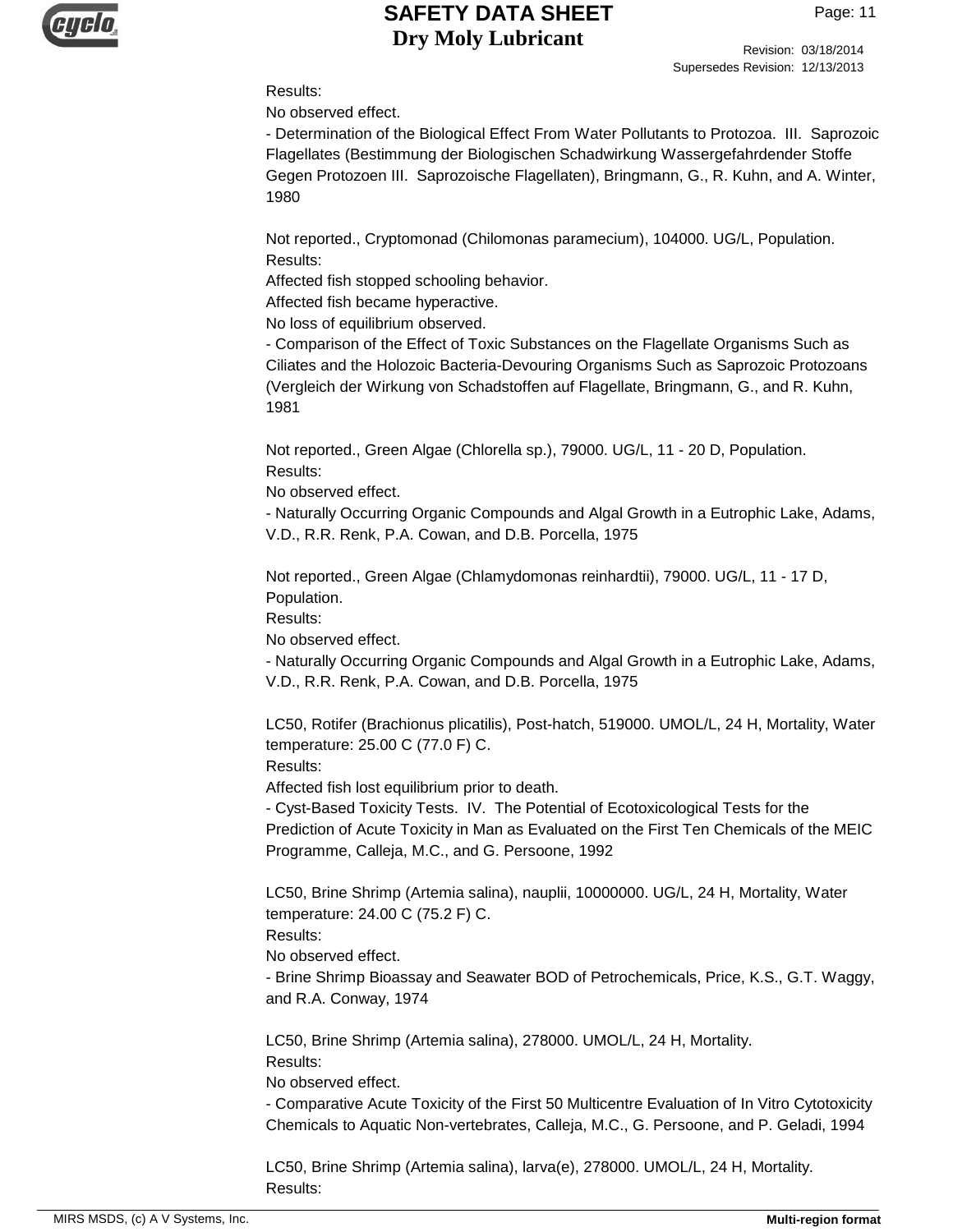

Revision: 03/18/2014 Supersedes Revision: 12/13/2013

Affected fish lost equilibrium prior to death.

- Cyst-Based Toxicity Tests. IV. The Potential of Ecotoxicological Tests for the Prediction of Acute Toxicity in Man as Evaluated on the First Ten Chemicals of the MEIC Programme, Calleja, M.C., and G. Persoone, 1992

Not reported., Algae (Algae), 79000. UG/L, 11 - 14 D, Population. Results:

No observed effect.

- Naturally Occurring Organic Compounds and Algal Growth in a Eutrophic Lake, Adams, V.D., R.R. Renk, P.A. Cowan, and D.B. Porcella, 1975

Inhibition concentration to 50% of test organisms, Ciliate (Tetrahymena pyriformis), 97.06 MMOL/L, 2 D, Population.

Results:

No observed effect.

- Structure-Toxicity Relationships for Unsaturated Alcohols to Tetrahymena pyriformis: C5 and C6 Analogs and Primary Propargylic Alcohols, Schultz, T.W., and M. Tichy, 1993

Not reported., Ciliate (Tetrahymena pyriformis), 1.000 M, 1 M, Intoxication,. Results:

Age Effects.

- Computerized In Vitro Test for Chemical Toxicity Based on Tetrahymena Swimming Patterns, Noever, D.A., H.C. Matsos, R.J. Cronise, L.L. Looger, R.A. Relwani, and J.U. Johnson, 1994

Not reported., Green Algae (Scenedesmus quadricauda), 1800000. UG/L, Population, Water temperature: 27.00 C (80.6 F) C, pH: 7.00.

Results:

No observed effect.

- Limiting Values for the Damaging Action of Water Pollutants to Bacteria (Pseudomonas putida) and Green Algae (Scenedesmus quadricauda) in the Cell Multiplication Inhibition Test, Bringmann, G., and R. Kuhn, 1977

Not reported., Green Algae (Scenedesmus quadricauda), 1800000. UG/L, 7 D, Population, Water temperature: 27.00 C (80.6 F) C. Results:

Affected fish swam at or near surface.

Affected fish lost equilibrium prior to death.

- Comparison of the Toxicity Thresholds of Water Pollutants to Bacteria, Algae, and Protozoa in the Cell Multiplication Inhibition Test, Bringmann, G., and R. Kuhn, 1980

Not reported., Green Algae (Scenedesmus quadricauda), 1800000. UG/L, 8 D, Population, Water temperature: 27.00 C (80.6 F) C. Results:

Affected fish stopped schooling behavior.

Affected fish swam at or near surface.

- Testing of Substances for Their Toxicity Threshold: Model Organisms Microcystis (Diplocystis) aeruginosa and Scenedesmus quadricauda, Bringmann, G., and R. Kuhn, 1978

Not reported., Green Algae (Scenedesmus quadricauda), 1800000. UG/L, Population. Results: No observed effect.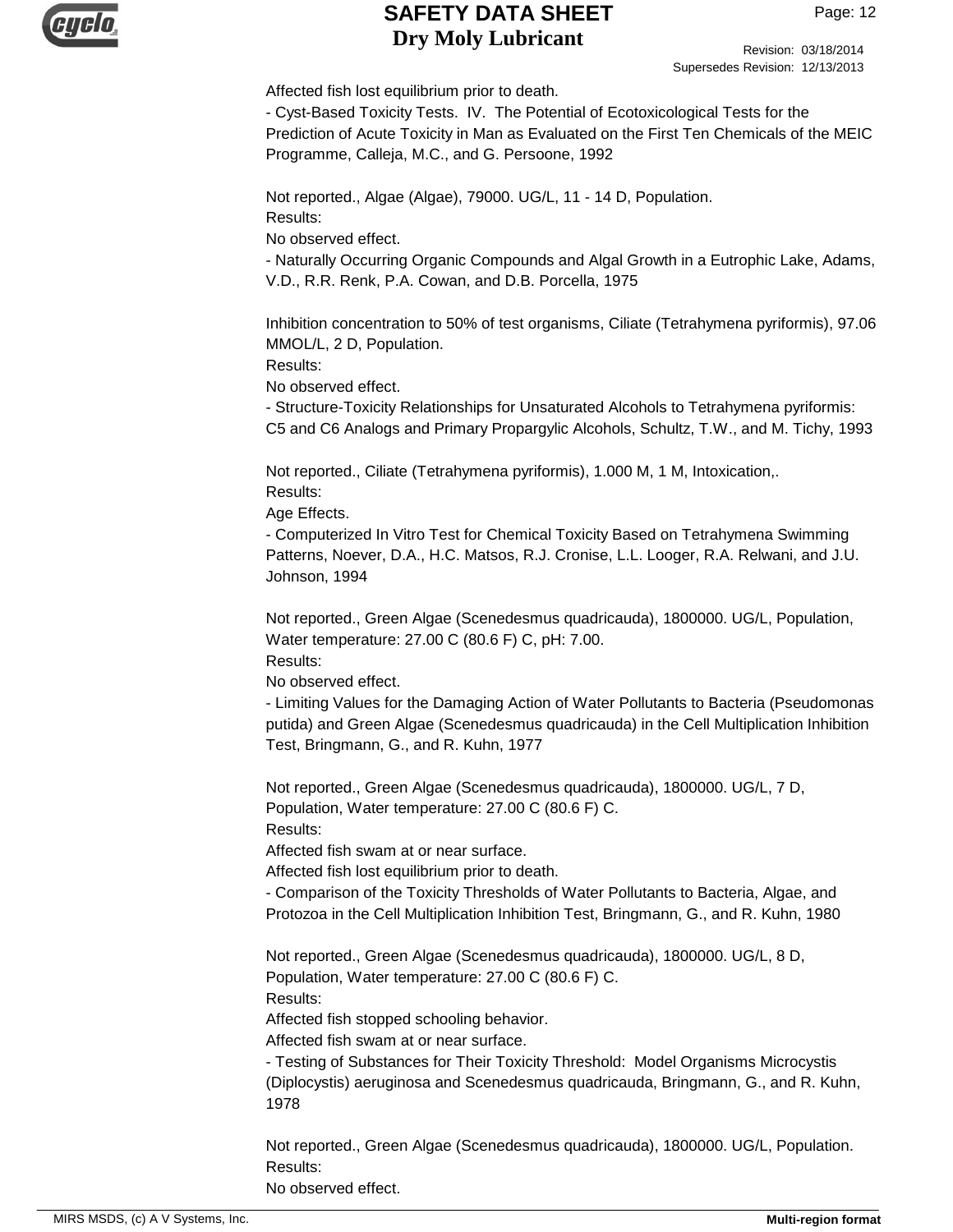

Revision: 03/18/2014 Supersedes Revision: 12/13/2013

- Comparison of Toxic Limiting Concentrations of Water Contaminants Toward Bacteria, Algae and Protozoa in the Cell-Growth Inhibition Test (Vergleich der Toxischen Grenzkonzentrationen Wassergefahrdender Stoffe Gegen Bakte, Bringmann, G., and R. Kuhn, 1979

Effective concentration to {0} % of test organisms, Green Algae (Scenedesmus quadricauda), 1800000. UG/L, Population. Results:

No observed effect.

- Limiting Values for the Noxious Effects of Water Pollutant Material to Blue Algae (Microcystis aeruginosa) and Green Algae (Scenedesmus quadricauda) in Cell Propagation Inhibition Tests (Grenzwerte der Schadwirkung Wasse, Bringmann, G., and R. Kuhn, 1978

LC50, Fairy Shrimp (Streptocephalus proboscideus), 193000. UMOL/L, 24 H, Mortality. Results:

No observed effect.

- Comparative Acute Toxicity of the First 50 Multicentre Evaluation of In Vitro Cytotoxicity Chemicals to Aquatic Non-vertebrates, Calleja, M.C., G. Persoone, and P. Geladi, 1994

LC50, Fairy Shrimp (Streptocephalus proboscideus), larva(e), 193000. UMOL/L, 24 H, Mortality, Water temperature: 25.00 C (77.0 F) C.

Results:

No observed effect.

- Cyst-Based Toxicity Tests. IV. The Potential of Ecotoxicological Tests for the Prediction of Acute Toxicity in Man as Evaluated on the First Ten Chemicals of the MEIC Programme, Calleja, M.C., and G. Persoone, 1992

LC50, Midge (Chironomus riparius), larva(e), 12500000. UG/L, 48 H, Mortality, Water temperature: 21.00 C (69.8 F) C, pH: 8.20, Hardness: 210.00 MG/L. Results:

No observed effect.

- A QSAR for Base-Line Toxicity to the Midge Chironomus riparius, Roghair, C.J., A. Buijze, E.S.E. Yedema, and J.L.M. Hermens, 1994

Effective concentration to {0} % of test organisms, Midge (Chironomus riparius), larva(e), 3000000. UG/L, 48 H, Mortality, Water temperature: 21.00 C (69.8 F) C, pH: 8.20, Hardness: 210.00 MG/L.

Results:

No observed effect.

- A QSAR for Base-Line Toxicity to the Midge Chironomus riparius, Roghair, C.J., A. Buijze, E.S.E. Yedema, and J.L.M. Hermens, 1994

Effective concentration to  ${0}$  % of test organisms, Midge (Chironomus riparius), larva(e), 18000000. UG/L, 48 H, Mortality, Water temperature: 21.00 C (69.8 F) C, pH: 8.20, Hardness: 210.00 MG/L.

Results:

No observed effect.

- A QSAR for Base-Line Toxicity to the Midge Chironomus riparius, Roghair, C.J., A. Buijze, E.S.E. Yedema, and J.L.M. Hermens, 1994

Not reported., Flagellate Euglenoid (Entosiphon sulcatum), 4930000. UG/L, 72 H, Population, Water temperature: 25.00 C (77.0 F) C.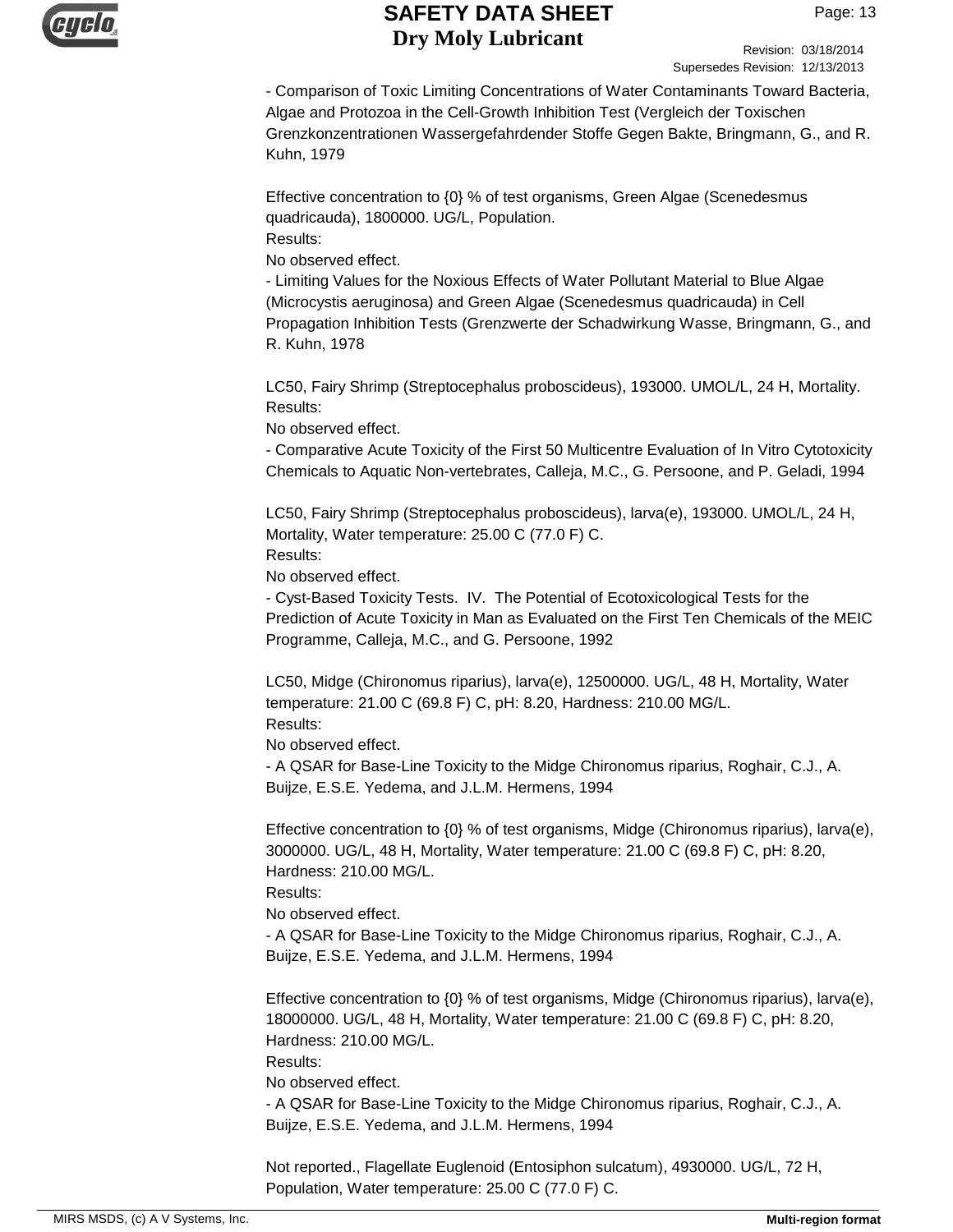

Revision: 03/18/2014 Supersedes Revision: 12/13/2013

#### Results:

Affected fish lost equilibrium prior to death.

- Comparison of the Toxicity Thresholds of Water Pollutants to Bacteria, Algae, and Protozoa in the Cell Multiplication Inhibition Test, Bringmann, G., and R. Kuhn, 1980

Not reported., Flagellate Euglenoid (Entosiphon sulcatum), 4930000. UG/L, 72 H, Population, Water temperature: 25.00 C (77.0 F) C, pH: 6.90. Results:

No observed effect.

- Investigation of Biological Harmful Effects of Chemical Substances Which are Classified as Dangerous for Water on Protozoa, Bringmann, G., 1978

Not reported., Flagellate Euglenoid (Entosiphon sulcatum), 4930000. UG/L, Population. Results:

No observed effect.

- Comparison of the Effect of Toxic Substances on the Flagellate Organisms Such as Ciliates and the Holozoic Bacteria-Devouring Organisms Such as Saprozoic Protozoans (Vergleich der Wirkung von Schadstoffen auf Flagellate, Bringmann, G., and R. Kuhn, 1981

Not reported., Flagellate Euglenoid (Entosiphon sulcatum), 4930000. UG/L, Population. Results:

No observed effect.

- Comparison of Toxic Limiting Concentrations of Water Contaminants Toward Bacteria, Algae and Protozoa in the Cell-Growth Inhibition Test (Vergleich der Toxischen Grenzkonzentrationen Wassergefahrdender Stoffe Gegen Bakte, Bringmann, G., and R. Kuhn, 1979

Not reported., Blue-Green Algae (Anacystis aeruginosa), 1000000. UG/L, 8 D, Population, Water temperature: 27.00 C (80.6 F) C. Results:

Age Effects.

- Testing of Substances for Their Toxicity Threshold: Model Organisms Microcystis (Diplocystis) aeruginosa and Scenedesmus quadricauda, Bringmann, G., and R. Kuhn, 1978

LC50, Rotifer (Brachionus calyciflorus), 476000. UMOL/L, 24 H, Mortality. Results:

No observed effect.

- Comparative Acute Toxicity of the First 50 Multicentre Evaluation of In Vitro Cytotoxicity Chemicals to Aquatic Non-vertebrates, Calleja, M.C., G. Persoone, and P. Geladi, 1994

LC50, Rotifer (Brachionus calyciflorus), Post-hatch, 476000. UMOL/L, 24 H, Mortality, Water temperature: 25.00 C (77.0 F) C. Results:

Affected fish lost equilibrium prior to death.

- Cyst-Based Toxicity Tests. IV. The Potential of Ecotoxicological Tests for the Prediction of Acute Toxicity in Man as Evaluated on the First Ten Chemicals of the MEIC Programme, Calleja, M.C., and G. Persoone, 1992

Effective concentration to 50% of test organisms., Inflated Duckweed (Lemna gibba), 75.54 MMOL/L, 7 D, Population, Water temperature: 27.50 C (81.5 F) C. Results: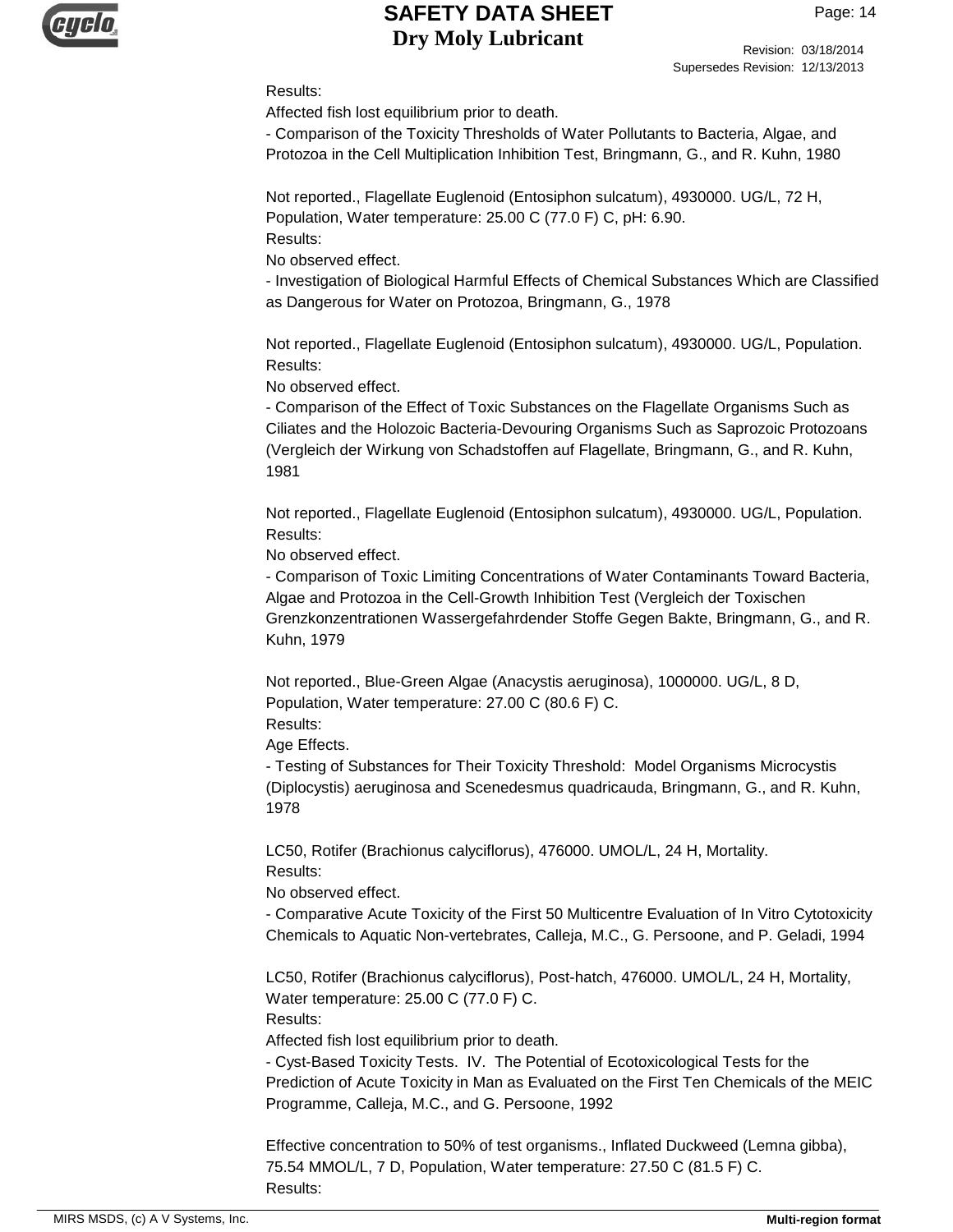

Revision: 03/18/2014 Supersedes Revision: 12/13/2013

#### Age Effects.

- Physiological Effects of Ethylene Glycol-Induced Cribriform Frond Structure in Lemna gibba, Thomas, D.A., 1998

Effective concentration to 10% of test organisms., Inflated Duckweed (Lemna gibba), 12.44 MMOL/L, 7 D, Population, Water temperature: 27.50 C (81.5 F) C. Results:

Age Effects.

- Physiological Effects of Ethylene Glycol-Induced Cribriform Frond Structure in Lemna gibba, Thomas, D.A., 1998

Not reported., Iberian Ribbed Newt (Pleurodeles waltl), larva(e), 1500. UG/L, 12 D, Genetics, Water temperature: 20.00 C (68.0 F) C. Results:

No observed effect.

- Evaluation of the Genotoxicity of N-Nitrosoatrazine, N-Nitrosodiethanolamine and Their Precursors In Vivo Using the Newt Micronucleus Test, L'Haridon, J., M. Fernandez, V. Ferrier, and J. Bellan, 1993

Effective concentration to {0} % of test organisms, Sand Goby (Pomatoschistus minutus), juvenile(s), 20.00 UG/L, 8 M, Mortality, Water temperature: 6.40 C (43.5 F) - 11.50 C (52.7 F) C.

Results:

Affected fish stopped schooling behavior.

Affected fish became hyperactive.

No loss of equilibrium observed.

- Bioindicators and Reproductive Effects of Prolonged 17beta-Oestradiol Exposure in a Marine Fish, the Sand Goby (Pomatoschistus minutus), Robinson, C.D., E. Brown, J.A. Craft, I.M. Davies, C. Megginson, C. Miller, and C.F. Moffat, 2007

Effective concentration to {0} % of test organisms, Sand Goby (Pomatoschistus minutus), juvenile(s), 20.00 UG/L, 8 M, Biochemistry, Water temperature: 6.40 C (43.5 F) - 11.50 C (52.7 F) C.

Results:

Affected fish stopped schooling behavior.

Affected fish became hypoactive.

Affected fish swam at or near bottom.

No loss of equilibrium observed.

- Bioindicators and Reproductive Effects of Prolonged 17beta-Oestradiol Exposure in a Marine Fish, the Sand Goby (Pomatoschistus minutus), Robinson, C.D., E. Brown, J.A. Craft, I.M. Davies, C. Megginson, C. Miller, and C.F. Moffat, 2007

Effective concentration to {0} % of test organisms, Sand Goby (Pomatoschistus minutus), juvenile(s), 20.00 UG/L, 8 M, Development, Water temperature: 6.40 C (43.5 F) - 11.50 C (52.7 F) C.

Results:

Age Effects.

- Bioindicators and Reproductive Effects of Prolonged 17beta-Oestradiol Exposure in a Marine Fish, the Sand Goby (Pomatoschistus minutus), Robinson, C.D., E. Brown, J.A. Craft, I.M. Davies, C. Megginson, C. Miller, and C.F. Moffat, 2007

Effective concentration to {0} % of test organisms, Sand Goby (Pomatoschistus minutus), juvenile(s), 20.00 UG/L, 8 M, Genetics, Water temperature: 6.40 C (43.5 F) - 11.50 C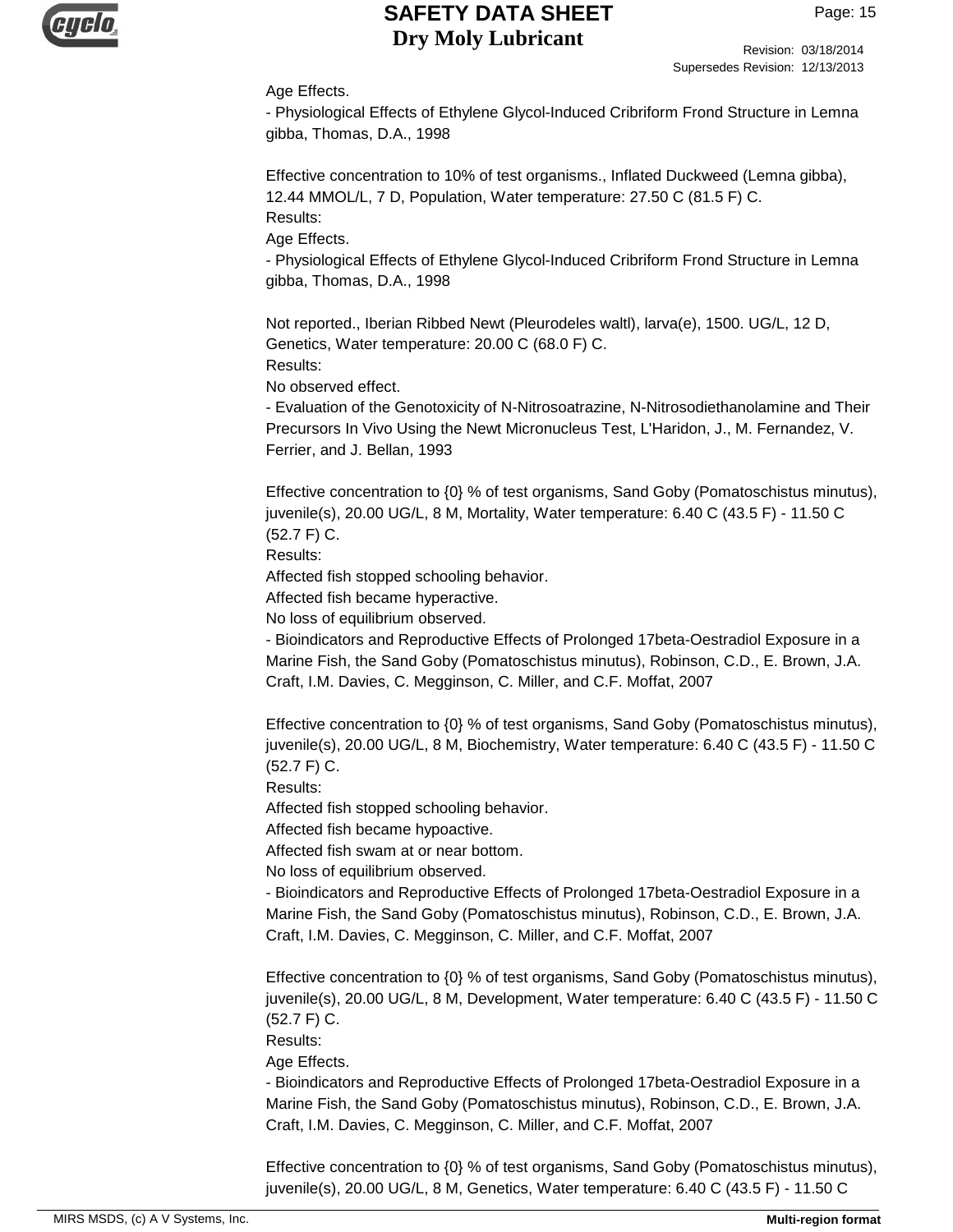

Revision: 03/18/2014 Supersedes Revision: 12/13/2013

(52.7 F) C. Results:

Age Effects.

- Bioindicators and Reproductive Effects of Prolonged 17beta-Oestradiol Exposure in a Marine Fish, the Sand Goby (Pomatoschistus minutus), Robinson, C.D., E. Brown, J.A. Craft, I.M. Davies, C. Megginson, C. Miller, and C.F. Moffat, 2007

Not reported., Sand Goby (Pomatoschistus minutus), juvenile(s), 20.00 UG/L, 8 M, Reproduction, Water temperature: 6.40 C (43.5 F) - 11.50 C (52.7 F) C. Results:

Loss of equilibrium.

- Bioindicators and Reproductive Effects of Prolonged 17beta-Oestradiol Exposure in a Marine Fish, the Sand Goby (Pomatoschistus minutus), Robinson, C.D., E. Brown, J.A. Craft, I.M. Davies, C. Megginson, C. Miller, and C.F. Moffat, 2007

Not reported., White Sturgeon (Acipenser transmontanus), 1000. - 10000. UG/L, 96 H, Mortality, Water temperature: 15.00 C (59.0 F) C, pH: 7.90, Hardness: <=34.10 MG/L. Results:

No observed effect.

- Acute Toxicity Testing with Juvenile White Sturgeon (Acipenser transmontanus), Bennett, W.R., and A.P. Farrell, 1998

Not reported., Blue-Green Algae (Microcystis aeruginosa), 1000000. UG/L, 8 D, Population, pH: 7.00.

Results:

No observed effect.

- Determination of the Biologically Harmful Effect of Water Pollutants by Means of the Retardation of Cell Proliferation of the Blue Algae Microcystis, Bringmann, G., 1975

Effective concentration to {0} % of test organisms, Blue-Green Algae (Microcystis aeruginosa), 1000000. UG/L, Population. Results:

No observed effect.

- Limiting Values for the Noxious Effects of Water Pollutant Material to Blue Algae (Microcystis aeruginosa) and Green Algae (Scenedesmus quadricauda) in Cell Propagation Inhibition Tests (Grenzwerte der Schadwirkung Wasse, Bringmann, G., and R. Kuhn, 1978

LC50, Nematode (Caenorhabditis elegans), larva(e), 6.550 % V/V, 24 H, Mortality. Results:

Age Effects.

- Toxicity of Short-Chain Alcohols to the Nematode Caenorhabditis elegans: A Comparison of Endpoints, Thompson, G., and D.I. De Pomerai, 2005

LC50, Nematode (Caenorhabditis elegans), larva(e), 6.700 % V/V, 24 H, Mortality. Results:

No observed effect.

- Toxicity of Short-Chain Alcohols to the Nematode Caenorhabditis elegans: A Comparison of Endpoints, Thompson, G., and D.I. De Pomerai, 2005

Effective concentration to 50% of test organisms., Green Algae (Chlorella fusca ssp. vacuolata), 0.190 UMOL/L, 24 H, Population, Water temperature: 28.00 C (82.4 F) C, pH: 6.90.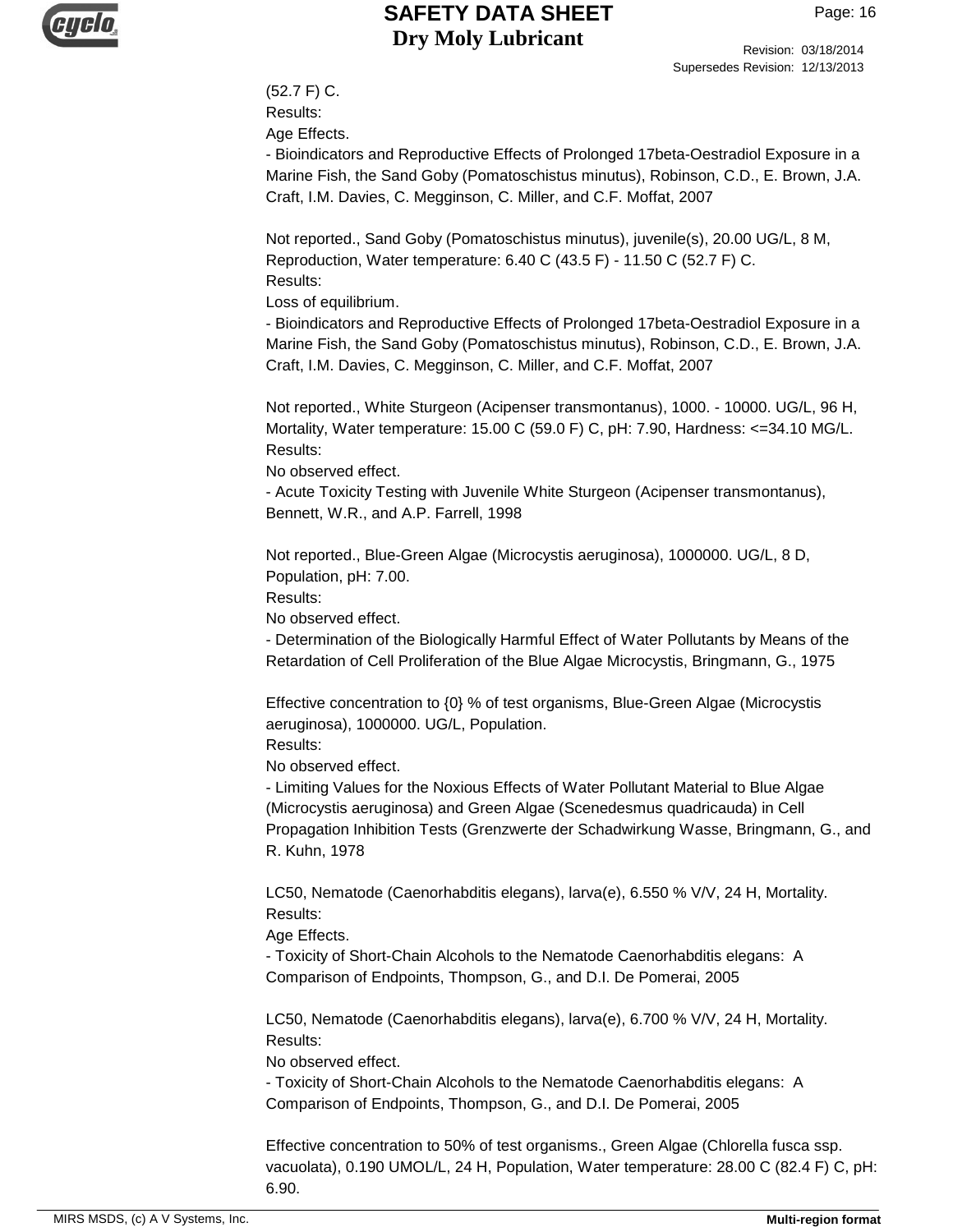

Revision: 03/18/2014 Supersedes Revision: 12/13/2013

#### Results:

Loss of equilibrium.

- What Contributes to the Combined Effect of a Complex Mixture?, Altenburger, R., H. Walter, and M. Grote, 2004

Lethal concentration to 0% of test organisms., Carp (Leuciscus idus ssp. melanotus), 7020. MG/L, 48 H, Mortality.

Results:

Affected fish stopped schooling behavior.

Affected fish became hypoactive.

Affected fish swam at or near bottom.

No loss of equilibrium observed.

- Results of the Investigation of 200 Chemical Compounds for Acute Fish Toxicity with the Golden Orfe Test (Ergebnisse der Untersuchung von 200 Chemischen Verbindungen auf Akute Fischtoxizitat mit dem Goldorfentest), Juhnke, I., and D. Luedemann, 1978

LC50, Carp (Leuciscus idus ssp. melanotus), 8970. MG/L, 48 H, Mortality. Results:

No observed effect.

- Results of the Investigation of 200 Chemical Compounds for Acute Fish Toxicity with the Golden Orfe Test (Ergebnisse der Untersuchung von 200 Chemischen Verbindungen auf Akute Fischtoxizitat mit dem Goldorfentest), Juhnke, I., and D. Luedemann, 1978

Lethal concentration to 100% of test organisms., Carp (Leuciscus idus ssp. melanotus), 10920. MG/L, 48 H, Mortality.

Results:

No observed effect.

- Results of the Investigation of 200 Chemical Compounds for Acute Fish Toxicity with the Golden Orfe Test (Ergebnisse der Untersuchung von 200 Chemischen Verbindungen auf Akute Fischtoxizitat mit dem Goldorfentest), Juhnke, I., and D. Luedemann, 1978

Lethal concentration to 0% of test organisms., Carp (Leuciscus idus ssp. melanotus), 8190. MG/L, 48 H, Mortality.

Results:

Affected fish stopped schooling behavior.

- Results of the Investigation of 200 Chemical Compounds for Acute Fish Toxicity with the Golden Orfe Test (Ergebnisse der Untersuchung von 200 Chemischen Verbindungen auf Akute Fischtoxizitat mit dem Goldorfentest), Juhnke, I., and D. Luedemann, 1978

LC50, Carp (Leuciscus idus ssp. melanotus), 9280. MG/L, 48 H, Mortality. Results:

No observed effect.

- Results of the Investigation of 200 Chemical Compounds for Acute Fish Toxicity with the Golden Orfe Test (Ergebnisse der Untersuchung von 200 Chemischen Verbindungen auf Akute Fischtoxizitat mit dem Goldorfentest), Juhnke, I., and D. Luedemann, 1978

Lethal concentration to 100% of test organisms., Carp (Leuciscus idus ssp. melanotus), 9750. MG/L, 48 H, Mortality.

Results:

No observed effect.

- Results of the Investigation of 200 Chemical Compounds for Acute Fish Toxicity with the Golden Orfe Test (Ergebnisse der Untersuchung von 200 Chemischen Verbindungen auf Akute Fischtoxizitat mit dem Goldorfentest), Juhnke, I., and D. Luedemann, 1978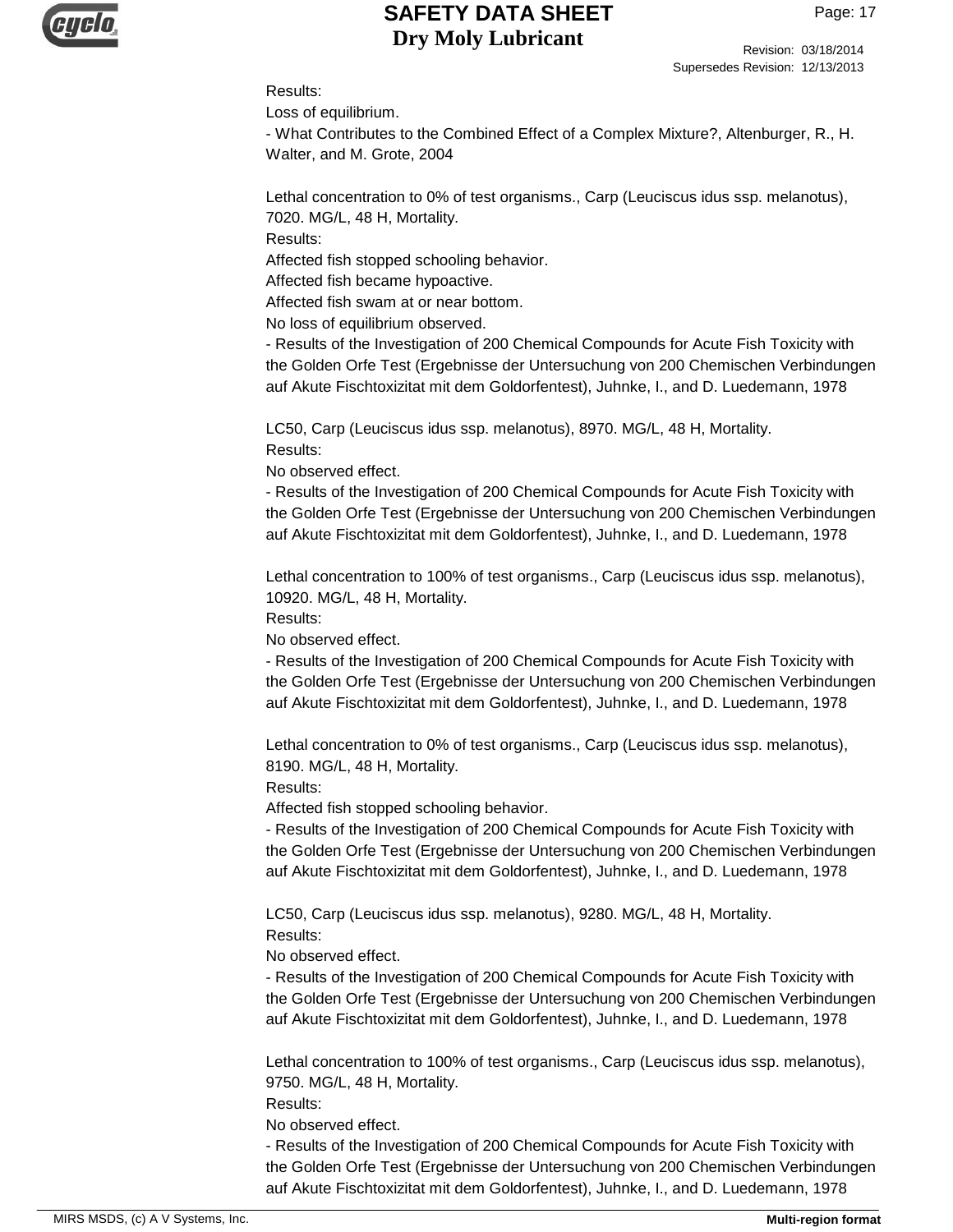

Revision: 03/18/2014 Supersedes Revision: 12/13/2013

Effective concentration to {0} % of test organisms, Ciliate Protozoa (Tetrahymena thermophila), Stationary Growth Phase, 754.0 MG/L, 48 H, Population, Water temperature: 32.00 C (89.6 F) C.

Results:

No observed effect.

- A Case for the Inclusion of a Protozoan Test in Aquatic Toxicity Assessment Using Tetrahymena, Pauli, W., S. Berger, L. Jaskulka, and S. Schmitz, 1993

Effective concentration to 50% of test organisms., Ciliate Protozoa (Tetrahymena thermophila), Stationary Growth Phase, 8130. MG/L, 48 H, Population, Water temperature: 32.00 C (89.6 F) C.

Results:

No observed effect.

- A Case for the Inclusion of a Protozoan Test in Aquatic Toxicity Assessment Using Tetrahymena, Pauli, W., S. Berger, L. Jaskulka, and S. Schmitz, 1993

Effective concentration to 20% of test organisms., Ciliate Protozoa (Tetrahymena thermophila), Stationary Growth Phase, 3142. MG/L, 48 H, Population, Water temperature: 32.00 C (89.6 F) C.

Results:

No observed effect.

- A Case for the Inclusion of a Protozoan Test in Aquatic Toxicity Assessment Using Tetrahymena, Pauli, W., S. Berger, L. Jaskulka, and S. Schmitz, 1993

Effective concentration to 0% of test organisms., Ciliate Protozoa (Tetrahymena thermophila), Exponential Growth Phase, 250000. UG/L, 90 M, Avoidance, Water temperature: 32.00 C (89.6 F) C.

Results:

No observed effect.

- Chemosensory Responses of Ciliates: A Sensitive End Point in Xenobiotic Hazard Assessment, Pauli, W., S. Berger, S. Schmitz, and L. Jaskulka, 1994

Effective concentration to 10% of test organisms., Ciliate Protozoa (Tetrahymena thermophila), Exponential Growth Phase, 470000. UG/L, 90 M, Avoidance, Water temperature: 32.00 C (89.6 F) C.

Results:

No observed effect.

- Chemosensory Responses of Ciliates: A Sensitive End Point in Xenobiotic Hazard Assessment, Pauli, W., S. Berger, S. Schmitz, and L. Jaskulka, 1994

Effective concentration to 20% of test organisms., Ciliate Protozoa (Tetrahymena thermophila), Stationary Growth Phase, 4595. MG/L, 48 H, Population, Water temperature: 32.00 C (89.6 F) C. Results:

No observed effect.

- A Case for the Inclusion of a Protozoan Test in Aquatic Toxicity Assessment Using Tetrahymena, Pauli, W., S. Berger, L. Jaskulka, and S. Schmitz, 1993

Effective concentration to {0} % of test organisms, Ciliate Protozoa (Tetrahymena thermophila), 754.0 MG/L, 48 H, Population. Results: No observed effect.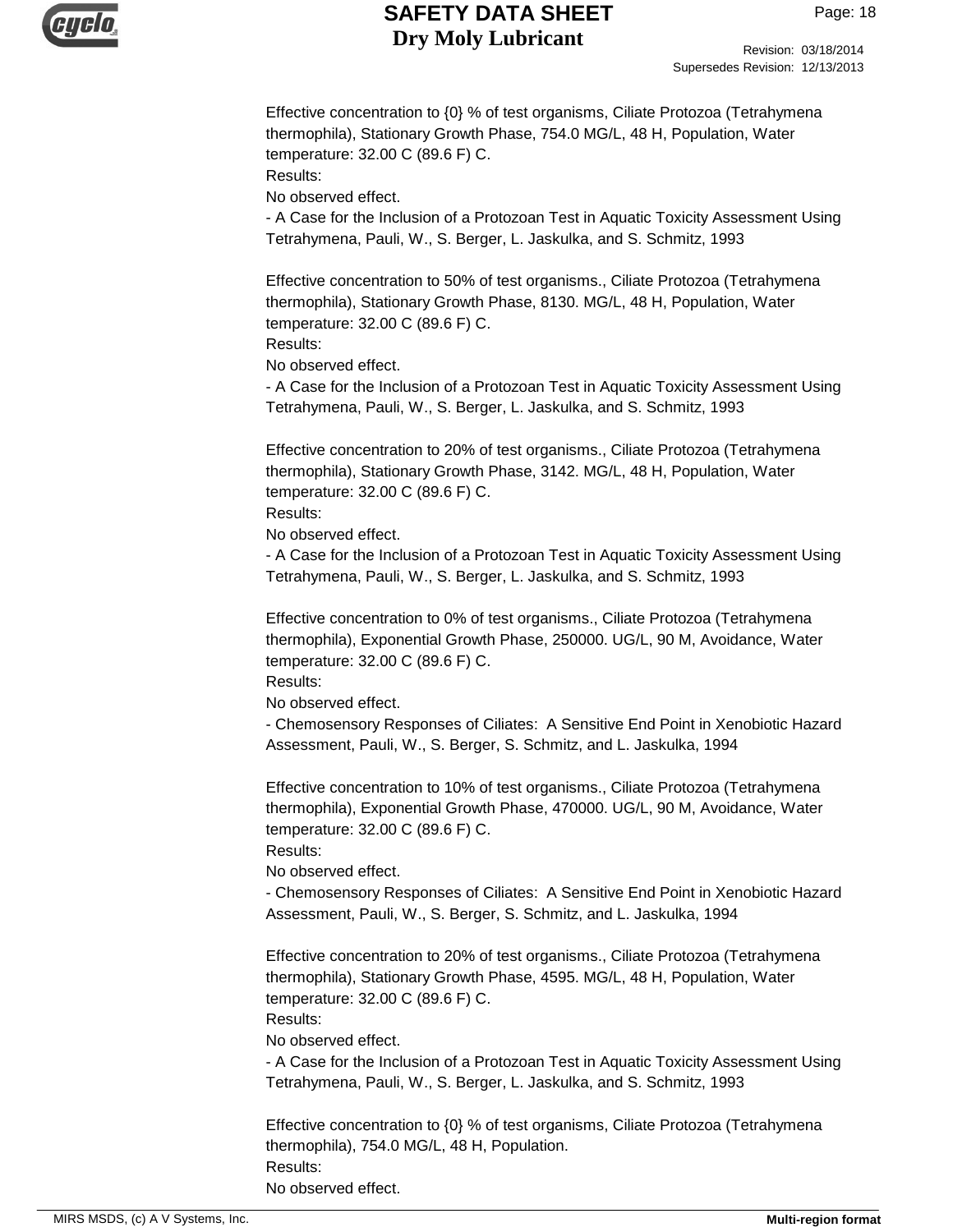

Revision: 03/18/2014 Supersedes Revision: 12/13/2013

- Validation of Toxicological Endpoints with Tetrahymena. Membrane Functions, Chemotaxis, Cell Rotation in Electric Fields (Validierung Toxikologischer Prufparameter an Tetrahymena: Membranfunktionen, Chemotaxis, Rotation, Pauli, W., S. Berger, S. Schmitz, L. Jaskulka, and K. Stadtlander, 1993

Effective concentration to 10% of test organisms., Ciliate Protozoa (Tetrahymena thermophila), 1830. MG/L, 48 H, Population. Results:

No observed effect.

- Validation of Toxicological Endpoints with Tetrahymena. Membrane Functions, Chemotaxis, Cell Rotation in Electric Fields (Validierung Toxikologischer Prufparameter an Tetrahymena: Membranfunktionen, Chemotaxis, Rotation, Pauli, W., S. Berger, S. Schmitz, L. Jaskulka, and K. Stadtlander, 1993

Effective concentration to 20% of test organisms., Ciliate Protozoa (Tetrahymena thermophila), 4595. MG/L, 48 H, Population. Results:

No observed effect.

- Validation of Toxicological Endpoints with Tetrahymena. Membrane Functions, Chemotaxis, Cell Rotation in Electric Fields (Validierung Toxikologischer Prufparameter an Tetrahymena: Membranfunktionen, Chemotaxis, Rotation, Pauli, W., S. Berger, S. Schmitz, L. Jaskulka, and K. Stadtlander, 1993

Effective concentration to 50% of test organisms., Ciliate Protozoa (Tetrahymena thermophila), 8130. MG/L, 48 H, Population.

Results:

No observed effect.

- Validation of Toxicological Endpoints with Tetrahymena. Membrane Functions, Chemotaxis, Cell Rotation in Electric Fields (Validierung Toxikologischer Prufparameter an Tetrahymena: Membranfunktionen, Chemotaxis, Rotation, Pauli, W., S. Berger, S. Schmitz, L. Jaskulka, and K. Stadtlander, 1993

Effective concentration to 10% of test organisms., Ciliate Protozoa (Tetrahymena thermophila), 1200. MG/L, 48 H, Population. Results:

No observed effect.

- Validation of Toxicological Endpoints with Tetrahymena. Membrane Functions, Chemotaxis, Cell Rotation in Electric Fields (Validierung Toxikologischer Prufparameter an Tetrahymena: Membranfunktionen, Chemotaxis, Rotation, Pauli, W., S. Berger, S. Schmitz, L. Jaskulka, and K. Stadtlander, 1993

Effective concentration to 20% of test organisms., Ciliate Protozoa (Tetrahymena thermophila), 3142. MG/L, 48 H, Population. Results:

No observed effect.

- Validation of Toxicological Endpoints with Tetrahymena. Membrane Functions, Chemotaxis, Cell Rotation in Electric Fields (Validierung Toxikologischer Prufparameter an Tetrahymena: Membranfunktionen, Chemotaxis, Rotation, Pauli, W., S. Berger, S. Schmitz, L. Jaskulka, and K. Stadtlander, 1993

Effective concentration to 50% of test organisms., Ciliate Protozoa (Tetrahymena thermophila), 7462. MG/L, 48 H, Population. Results: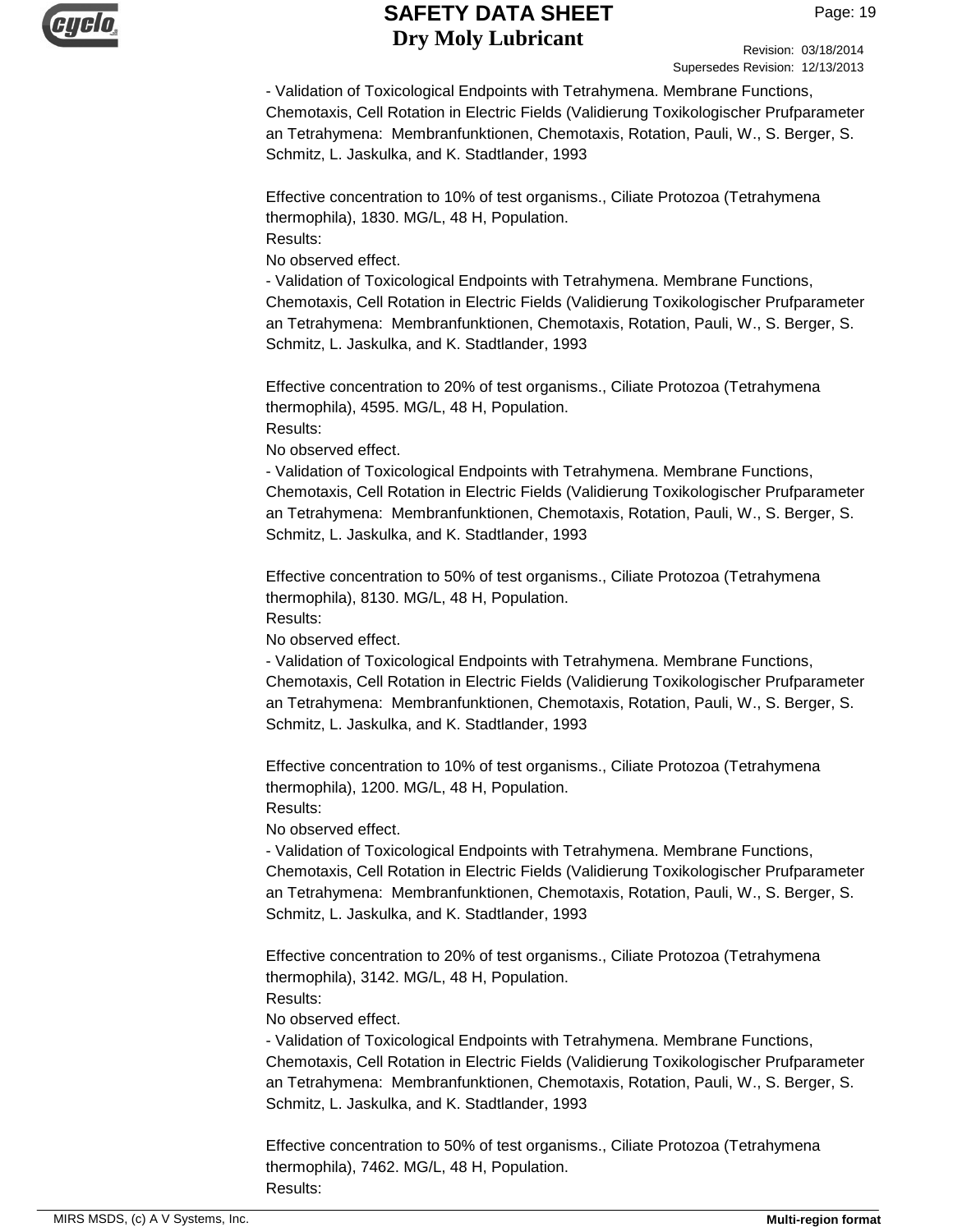

Revision: 03/18/2014 Supersedes Revision: 12/13/2013

Affected fish swam at or near surface. Affected fish lost equilibrium prior to death.

- Validation of Toxicological Endpoints with Tetrahymena. Membrane Functions, Chemotaxis, Cell Rotation in Electric Fields (Validierung Toxikologischer Prufparameter an Tetrahymena: Membranfunktionen, Chemotaxis, Rotation, Pauli, W., S. Berger, S. Schmitz, L. Jaskulka, and K. Stadtlander, 1993

Effective concentration to  ${0}$  % of test organisms, Zebra Danio (Danio rerio), adult(s), 1.000 MG/ML, 1 W, Biochemistry, Water temperature: 28.00 C (82.4 F) C. Results:

Affected fish stopped schooling behavior.

Affected fish became hypoactive.

Affected fish swam at or near bottom.

No loss of equilibrium observed.

- Short-Term Exposure to Low Concentrations of the Synthetic Androgen Methyltestosterone Affects Vitellogenin and Steroid Levels in Adult male Zebrafish (Danio rerio), Andersen, L., R. Goto-Kazeto, J.M. Trant, J.P. Nash, B. Korsgaard, and P. Bjerregaard, 2006

Effective concentration to {0} % of test organisms, Zebra Danio (Danio rerio), adult(s), 1.000 MG/ML, 1 W, Hormone(s), Water temperature: 28.00 C (82.4 F) C. Results:

Age Effects.

- Short-Term Exposure to Low Concentrations of the Synthetic Androgen Methyltestosterone Affects Vitellogenin and Steroid Levels in Adult male Zebrafish (Danio rerio), Andersen, L., R. Goto-Kazeto, J.M. Trant, J.P. Nash, B. Korsgaard, and P. Bjerregaard, 2006

Effective concentration to {0} % of test organisms, Zebra Danio (Danio rerio), adult(s), 1.000 MG/ML, 1 W, Hormone(s), Water temperature: 28.00 C (82.4 F) C. Results:

Loss of equilibrium.

- Short-Term Exposure to Low Concentrations of the Synthetic Androgen Methyltestosterone Affects Vitellogenin and Steroid Levels in Adult male Zebrafish (Danio rerio), Andersen, L., R. Goto-Kazeto, J.M. Trant, J.P. Nash, B. Korsgaard, and P. Bjerregaard, 2006

Effective concentration to  ${0}$  % of test organisms, Zebra Danio (Danio rerio), adult(s), 1.000 MG/ML, 1 W, Enzyme(s), Water temperature: 28.00 C (82.4 F) C. Results:

Loss of equilibrium.

- Short-Term Exposure to Low Concentrations of the Synthetic Androgen Methyltestosterone Affects Vitellogenin and Steroid Levels in Adult male Zebrafish (Danio rerio), Andersen, L., R. Goto-Kazeto, J.M. Trant, J.P. Nash, B. Korsgaard, and P. Bjerregaard, 2006

Not reported., Zebra Danio (Danio rerio), adult(s), 1.000 MG/ML, 1 W, Growth, Water temperature: 28.00 C (82.4 F) C.

Results:

Age Effects.

- Short-Term Exposure to Low Concentrations of the Synthetic Androgen Methyltestosterone Affects Vitellogenin and Steroid Levels in Adult male Zebrafish (Danio rerio), Andersen, L., R. Goto-Kazeto, J.M. Trant, J.P. Nash, B. Korsgaard, and P.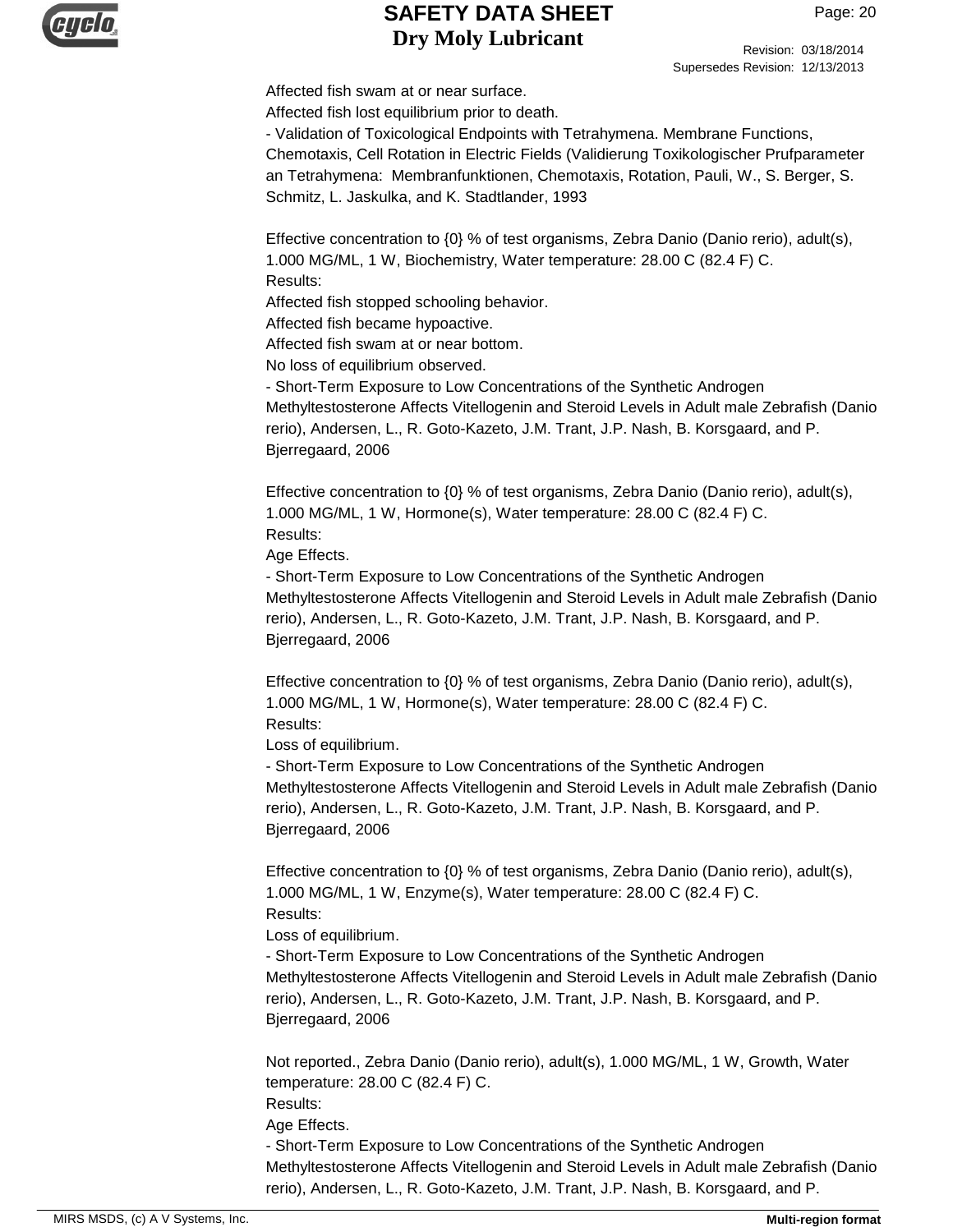

Revision: 03/18/2014 Supersedes Revision: 12/13/2013

Bjerregaard, 2006

Effective concentration to {0} % of test organisms, Zebra Danio (Danio rerio), adult(s), 1.000 MG/ML, 1 W, Hormone(s), Water temperature: 28.00 C (82.4 F) C. Results:

Age Effects.

- Short-Term Exposure to Low Concentrations of the Synthetic Androgen Methyltestosterone Affects Vitellogenin and Steroid Levels in Adult male Zebrafish (Danio rerio), Andersen, L., R. Goto-Kazeto, J.M. Trant, J.P. Nash, B. Korsgaard, and P. Bjerregaard, 2006

Not reported., Zebra Danio (Danio rerio), juvenile(s), 0.100 0/00, 40 D, Mortality, Water temperature: 29.20 C (84.6 F) C.

Results:

Age Effects.

- Evaluation of a 40 day Assay for Testing Endocrine Disrupters: Effects of an Anti-Estrogen and an Aromatase Inhibitor on Sex Ratio and Vitellogenin Concentrations in Juvenile Zebrafish (Danio rerio), Andersen, L., K. Kinnberg, H. Holbech, B. Korsgaard, and P. Bjerregaard, 2004

Not reported., Zebra Danio (Danio rerio), juvenile(s), 0.100 0/00, 40 D, Population, Water temperature: 29.20 C (84.6 F) C.

Results:

Age Effects.

- Evaluation of a 40 day Assay for Testing Endocrine Disrupters: Effects of an Anti-Estrogen and an Aromatase Inhibitor on Sex Ratio and Vitellogenin Concentrations in Juvenile Zebrafish (Danio rerio), Andersen, L., K. Kinnberg, H. Holbech, B. Korsgaard, and P. Bjerregaard, 2004

Not reported., Zebra Danio (Danio rerio), juvenile(s), 0.100 0/00, 18 D, Biochemistry, Water temperature: 29.20 C (84.6 F) C.

Results:

Age Effects.

- Evaluation of a 40 day Assay for Testing Endocrine Disrupters: Effects of an Anti-Estrogen and an Aromatase Inhibitor on Sex Ratio and Vitellogenin Concentrations in Juvenile Zebrafish (Danio rerio), Andersen, L., K. Kinnberg, H. Holbech, B. Korsgaard, and P. Bjerregaard, 2004

Effective concentration to {0} % of test organisms, Zebra Danio (Danio rerio), adult(s), 1.000 MG/ML, 1 W, Genetics, Water temperature: 28.00 C (82.4 F) C.

Results:

Age Effects. - Short-Term Exposure to Low Concentrations of the Synthetic Androgen Methyltestosterone Affects Vitellogenin and Steroid Levels in Adult male Zebrafish (Danio rerio), Andersen, L., R. Goto-Kazeto, J.M. Trant, J.P. Nash, B. Korsgaard, and P. Bjerregaard, 2006

Not reported., Zebra Danio (Danio rerio), juvenile(s), 0.100 0/00, 18 - 40 D, Growth, Water temperature: 29.20 C (84.6 F) C. Results:

Age Effects.

- Evaluation of a 40 day Assay for Testing Endocrine Disrupters: Effects of an Anti-Estrogen and an Aromatase Inhibitor on Sex Ratio and Vitellogenin Concentrations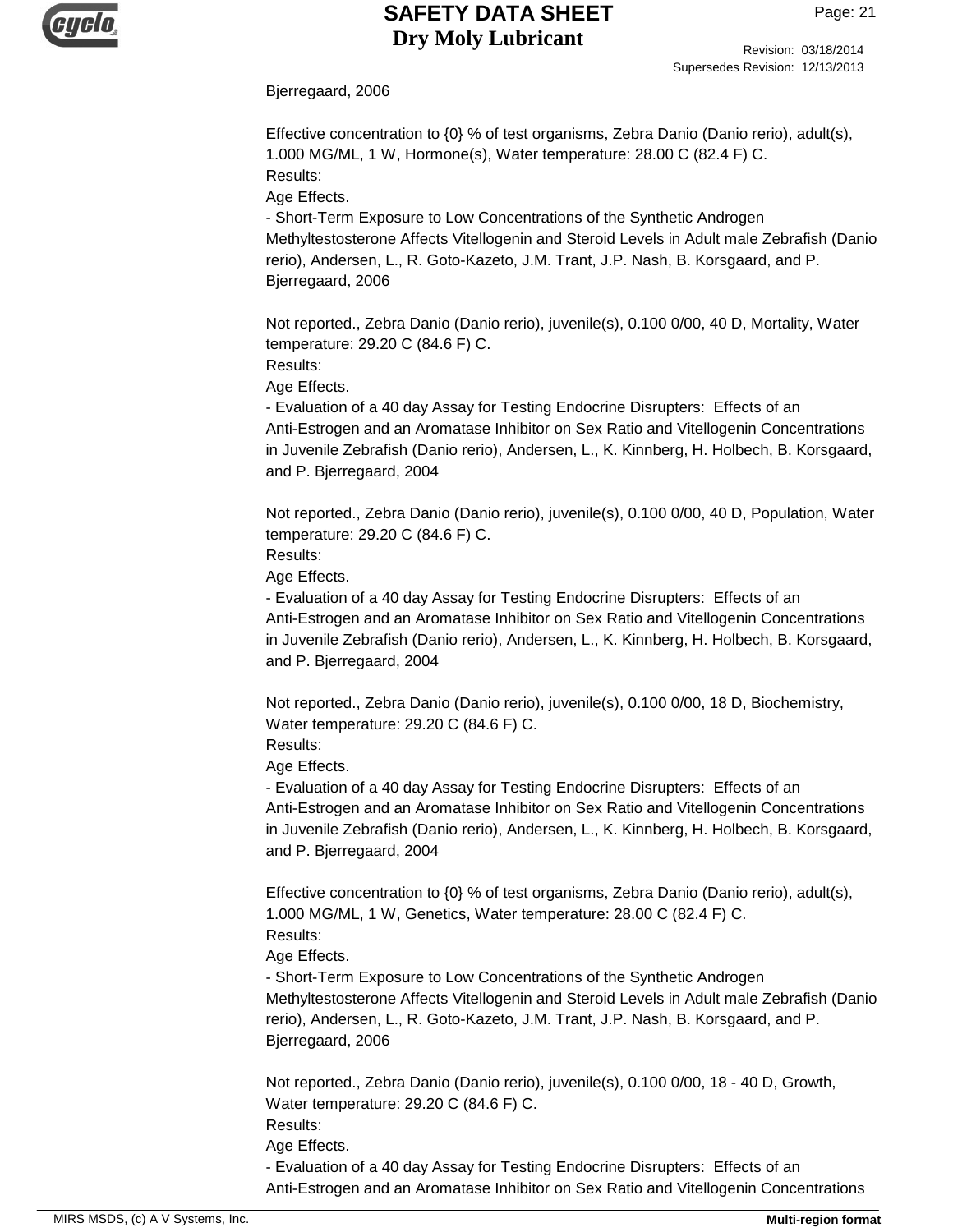

Revision: 03/18/2014 Supersedes Revision: 12/13/2013

in Juvenile Zebrafish (Danio rerio), Andersen, L., K. Kinnberg, H. Holbech, B. Korsgaard, and P. Bjerregaard, 2004

Not reported., Ciliate (Uronema parduczi), 3425000. UG/L, Population. Results:

No observed effect.

- Comparison of the Effect of Toxic Substances on the Flagellate Organisms Such as Ciliates and the Holozoic Bacteria-Devouring Organisms Such as Saprozoic Protozoans (Vergleich der Wirkung von Schadstoffen auf Flagellate, Bringmann, G., and R. Kuhn, 1981

Not reported., Ciliate (Uronema parduczi), 3425000. UG/L, 20 H, Population, Water temperature: 0.00 C (32.0 F) C, pH: 6.90. Results:

No observed effect.

- Determination of the Biological Effect of Water Pollutants in Protozoa. II. Bacteriovorous Ciliates (Bestimmung der Biologischen Schadwirkung Wassergefahrdender Stoffe Gegen Protozoen. II. Bakterienfressende Ciliaten, Bringmann, G., and R. Kuhn, 1980

Effective concentration to 10% of test organisms., Green Algae Order (Chlorococcales), 680.0 MG/L, 24 H, Physiology. Results:

Affected fish lost equilibrium prior to death.

- Bestimmung der Biologischen Schadwirkung Wassergefahrdender Stoffe im Assimilations-Zehrungs-Test (A-Z-Test), Krebs, F., 1991

Effective concentration to 50% of test organisms., Green Algae Order (Chlorococcales), 1000. MG/L, 24 H, Physiology.

Results:

Affected fish stopped schooling behavior.

Affected fish swam at or near surface.

- Bestimmung der Biologischen Schadwirkung Wassergefahrdender Stoffe im Assimilations-Zehrungs-Test (A-Z-Test), Krebs, F., 1991

Effective concentration to 50% of test organisms., Protozoa (Spirostomum ambiguum), 116.0 MMOL/L, 24 H, Development, Water temperature: 25.00 C (77.0 F) C, pH: 7.40, Hardness: 2.80 MG/L.

Results:

No observed effect.

- Spirotox - A new Tool for Testing the Toxicity of Volatile Compounds, Nalecz-Jawecki, G., and J. Sawicki, 1999

LC50, Protozoa (Spirostomum ambiguum), 369.0 MMOL/L, 24 H, Mortality, Water temperature: 25.00 C (77.0 F) C, pH: 7.40, Hardness: 2.80 MG/L. Results:

No observed effect.

- Spirotox - A new Tool for Testing the Toxicity of Volatile Compounds, Nalecz-Jawecki, G., and J. Sawicki, 1999

Effective concentration to 50% of test organisms., Protozoa (Spirostomum ambiguum), 119.0 MMOL/L, 48 H, Development, Water temperature: 25.00 C (77.0 F) C, pH: 7.40, Hardness: 2.80 MG/L.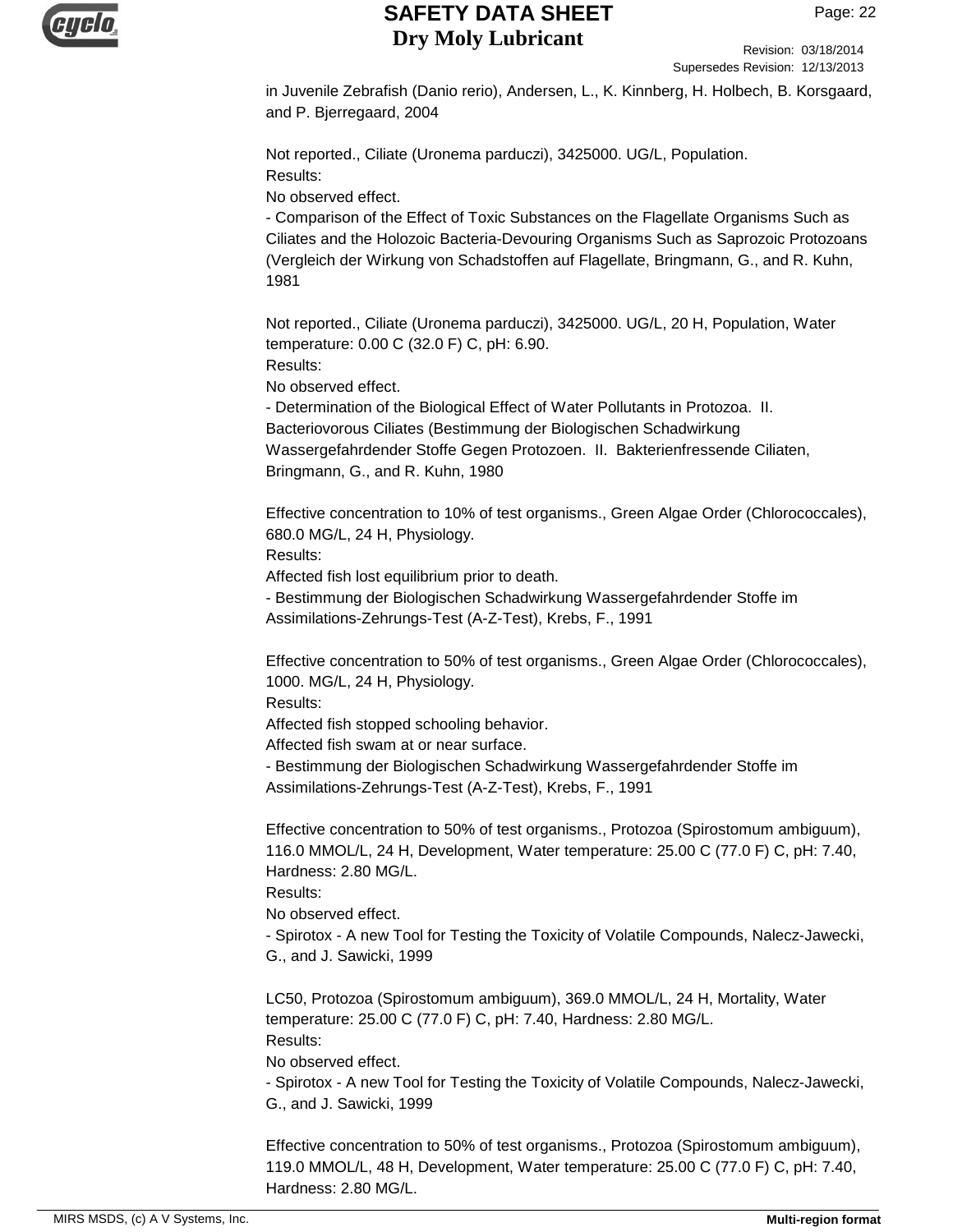

Revision: 03/18/2014 Supersedes Revision: 12/13/2013

#### Results:

No observed effect.

- Spirotox - A new Tool for Testing the Toxicity of Volatile Compounds, Nalecz-Jawecki, G., and J. Sawicki, 1999

LC50, Protozoa (Spirostomum ambiguum), 354.0 MMOL/L, 48 H, Mortality, Water temperature: 25.00 C (77.0 F) C, pH: 7.40, Hardness: 2.80 MG/L. Results:

No observed effect.

- Spirotox - A new Tool for Testing the Toxicity of Volatile Compounds, Nalecz-Jawecki, G., and J. Sawicki, 1999

Inhibition concentration to 50% of test organisms, Fungus (Geotrichum candidum), 660.0 MMOL/L, 4 H, Physiology, Water temperature: 28.00 C (82.4 F) C, pH: 6.50. Results:

No observed effect.

- Acute Toxicity of 16 Water-Soluble Chemicals to the Fungus Geotrichum candidum Measured by Reduction in Glucose Uptake, Jacobsen, T., 1995

Effective concentration to {0} % of test organisms, Coastal Cutthroat Trout (Oncorhynchus clarkii ssp. clarkii), 0.010 % V/V, 10 S, Physiology. Results:

No observed effect.

- Behavioral Impairment and Increased Predation Mortality in Cutthroat Trout Exposed to Carbaryl, Labenia, J.S., D.H. Baldwin, B.L. French, J.W. Davis, and N.L. Scholz, 2007

Effective concentration to {0} % of test organisms, Coastal Cutthroat Trout (Oncorhynchus clarkii ssp. clarkii), 0.010 %, 6 H, Behavior. Results:

Affected fish swam at or near surface.

Affected fish lost equilibrium prior to death.

- Behavioral Impairment and Increased Predation Mortality in Cutthroat Trout Exposed to Carbaryl, Labenia, J.S., D.H. Baldwin, B.L. French, J.W. Davis, and N.L. Scholz, 2007

Effective concentration to {0} % of test organisms, Coastal Cutthroat Trout (Oncorhynchus clarkii ssp. clarkii), 0.010 %, 6 H, Enzyme(s). Results:

Affected fish swam at or near surface.

Affected fish lost equilibrium prior to death.

- Behavioral Impairment and Increased Predation Mortality in Cutthroat Trout Exposed to Carbaryl, Labenia, J.S., D.H. Baldwin, B.L. French, J.W. Davis, and N.L. Scholz, 2007

Effective concentration to {0} % of test organisms, Coastal Cutthroat Trout (Oncorhynchus clarkii ssp. clarkii), 0.010 %, 6 H, Enzyme(s). Results:

Affected fish lost equilibrium prior to death.

- Behavioral Impairment and Increased Predation Mortality in Cutthroat Trout Exposed to Carbaryl, Labenia, J.S., D.H. Baldwin, B.L. French, J.W. Davis, and N.L. Scholz, 2007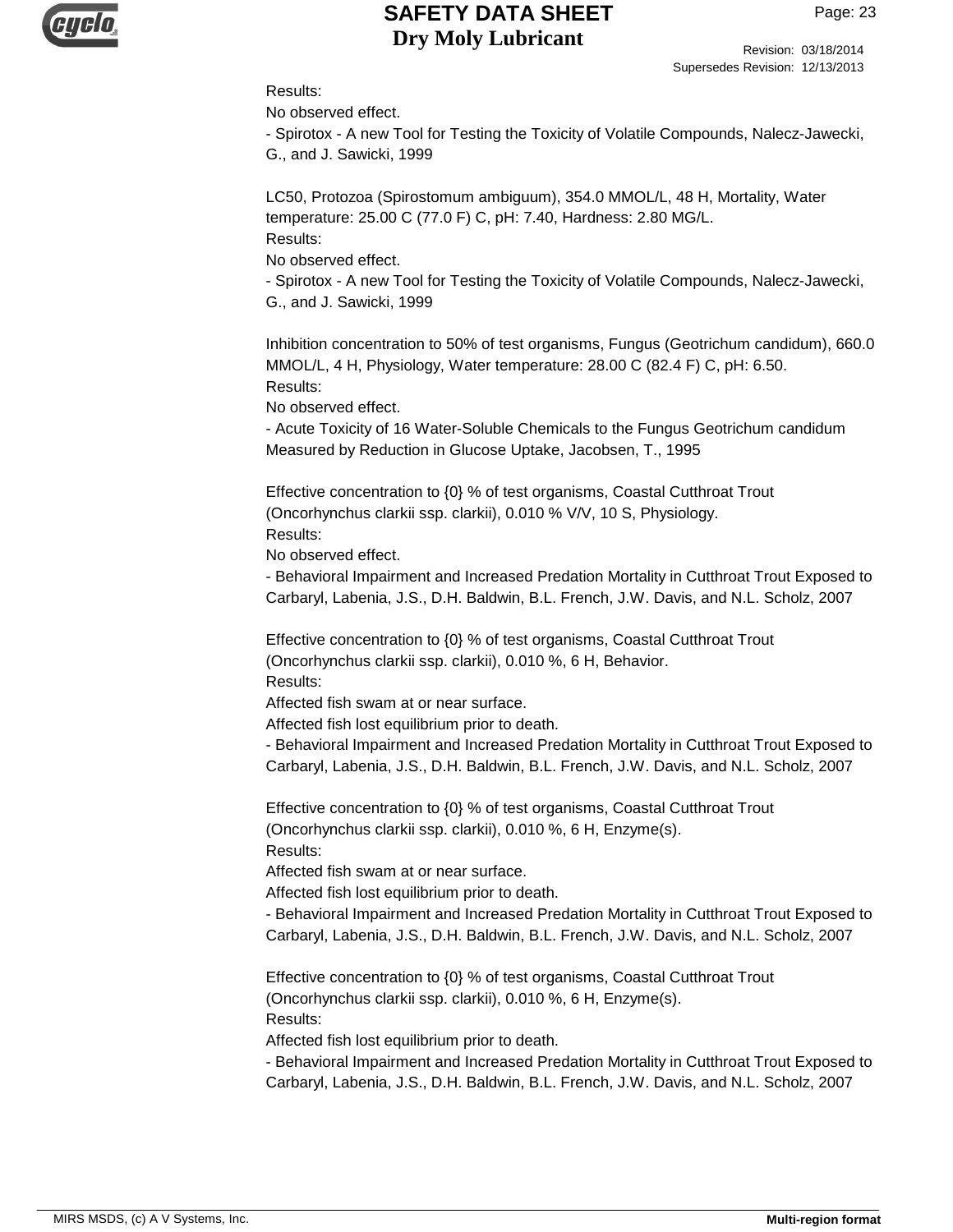

Revision: 03/18/2014 Supersedes Revision: 12/13/2013

|                                                                                                                                                                                                                                                                                                                                                                           | <b>Section 13. Disposal Considerations</b>                            |                     |                                                                                  |                                                                                                                                                                                                                                                       |                                                                                  |                                                                                                                    |
|---------------------------------------------------------------------------------------------------------------------------------------------------------------------------------------------------------------------------------------------------------------------------------------------------------------------------------------------------------------------------|-----------------------------------------------------------------------|---------------------|----------------------------------------------------------------------------------|-------------------------------------------------------------------------------------------------------------------------------------------------------------------------------------------------------------------------------------------------------|----------------------------------------------------------------------------------|--------------------------------------------------------------------------------------------------------------------|
| 13.1                                                                                                                                                                                                                                                                                                                                                                      | <b>Waste Disposal</b><br>Method:                                      |                     | Disposal should be made in accordance with federal, state and local regulations. |                                                                                                                                                                                                                                                       |                                                                                  |                                                                                                                    |
|                                                                                                                                                                                                                                                                                                                                                                           |                                                                       |                     | <b>Section 14. Transport Information</b>                                         |                                                                                                                                                                                                                                                       |                                                                                  |                                                                                                                    |
| 14.1                                                                                                                                                                                                                                                                                                                                                                      | <b>LAND TRANSPORT (US DOT):</b>                                       |                     |                                                                                  |                                                                                                                                                                                                                                                       |                                                                                  |                                                                                                                    |
|                                                                                                                                                                                                                                                                                                                                                                           | <b>DOT Hazard Class:</b><br><b>UN/NA Number:</b>                      |                     | DOT Proper Shipping Name: Consumer Commodity<br>ORM-D                            | ORM-D                                                                                                                                                                                                                                                 |                                                                                  |                                                                                                                    |
| 14.1                                                                                                                                                                                                                                                                                                                                                                      |                                                                       |                     | <b>LAND TRANSPORT (European ADR/RID):</b>                                        |                                                                                                                                                                                                                                                       |                                                                                  |                                                                                                                    |
| <b>ADR/RID Shipping Name:</b><br><b>UN Number:</b><br><b>Hazard Class:</b>                                                                                                                                                                                                                                                                                                |                                                                       |                     | Aerosols, Ltd. Qty.<br>1950<br>N.A.                                              | <b>ADR Classification:</b>                                                                                                                                                                                                                            |                                                                                  | 2.1                                                                                                                |
| 14.2                                                                                                                                                                                                                                                                                                                                                                      | <b>MARINE TRANSPORT (IMDG/IMO):</b><br><b>IMDG/IMO Shipping Name:</b> |                     | Aerosols, Ltd. Qty.                                                              |                                                                                                                                                                                                                                                       |                                                                                  |                                                                                                                    |
|                                                                                                                                                                                                                                                                                                                                                                           | <b>UN Number:</b><br><b>Hazard Class:</b>                             |                     | 1950<br>N.A.                                                                     |                                                                                                                                                                                                                                                       | <b>Packing Group:</b><br><b>IMDG Classification:</b><br><b>Marine Pollutant:</b> |                                                                                                                    |
| 14.3                                                                                                                                                                                                                                                                                                                                                                      | AIR TRANSPORT (ICAO/IATA):                                            |                     |                                                                                  |                                                                                                                                                                                                                                                       |                                                                                  |                                                                                                                    |
|                                                                                                                                                                                                                                                                                                                                                                           | <b>ICAO/IATA Shipping Name:</b>                                       |                     | Aerosols, flammable, 2.1, Ltd Qty<br>1950                                        |                                                                                                                                                                                                                                                       |                                                                                  |                                                                                                                    |
|                                                                                                                                                                                                                                                                                                                                                                           | <b>UN Number:</b><br><b>Hazard Class:</b>                             |                     | N.A.                                                                             | <b>IATA Classification:</b>                                                                                                                                                                                                                           |                                                                                  | 2.1                                                                                                                |
|                                                                                                                                                                                                                                                                                                                                                                           |                                                                       |                     | <b>Section 15. Regulatory Information</b>                                        |                                                                                                                                                                                                                                                       |                                                                                  |                                                                                                                    |
|                                                                                                                                                                                                                                                                                                                                                                           |                                                                       |                     | EPA SARA (Superfund Amendments and Reauthorization Act of 1986) Lists            |                                                                                                                                                                                                                                                       |                                                                                  |                                                                                                                    |
| CAS#                                                                                                                                                                                                                                                                                                                                                                      |                                                                       |                     | <b>Hazardous Components (Chemical Name)</b>                                      | S. 302 (EHS)                                                                                                                                                                                                                                          | S. 304 RQ                                                                        | S. 313 (TRI)                                                                                                       |
| 67-64-1                                                                                                                                                                                                                                                                                                                                                                   | Acetone                                                               |                     |                                                                                  | No                                                                                                                                                                                                                                                    | <b>Yes 5000 LB</b>                                                               | No                                                                                                                 |
| 78-93-3                                                                                                                                                                                                                                                                                                                                                                   |                                                                       | Methyl ethyl ketone |                                                                                  | No                                                                                                                                                                                                                                                    | <b>Yes 5000 LB</b>                                                               | No                                                                                                                 |
| 74-98-6                                                                                                                                                                                                                                                                                                                                                                   | Propane                                                               |                     |                                                                                  | No                                                                                                                                                                                                                                                    | No.                                                                              | No                                                                                                                 |
| 106-97-8                                                                                                                                                                                                                                                                                                                                                                  | <b>Butane</b>                                                         |                     |                                                                                  | No                                                                                                                                                                                                                                                    | No.                                                                              | No                                                                                                                 |
| 67-63-0                                                                                                                                                                                                                                                                                                                                                                   | Isopropyl alcohol                                                     |                     |                                                                                  | No                                                                                                                                                                                                                                                    | No.                                                                              | Yes                                                                                                                |
|                                                                                                                                                                                                                                                                                                                                                                           |                                                                       |                     |                                                                                  |                                                                                                                                                                                                                                                       |                                                                                  |                                                                                                                    |
| CAS#<br><b>Hazardous Components (Chemical Name)</b><br><b>Other US EPA or State Lists</b><br>CAA HAP, ODC: No; CWA NPDES: No; TSCA: Inventory, 4<br>67-64-1<br>Acetone<br>Test; CA PROP.65: No; CA TAC, Title 8: Title 8; MA<br>Oil/HazMat: Yes; MI CMR, Part 5: Part 5; NC TAP: No; NJ<br>EHS: Yes - 0006; NY Part 597: Yes; PA HSL: Yes - E; SC<br>TAP: No; WI Air: Yes |                                                                       |                     |                                                                                  |                                                                                                                                                                                                                                                       |                                                                                  |                                                                                                                    |
| 78-93-3                                                                                                                                                                                                                                                                                                                                                                   |                                                                       | Methyl ethyl ketone |                                                                                  | CAA HAP, ODC: No; CWA NPDES: No; TSCA: Inventory; CA<br>PROP.65: No; CA TAC, Title 8: TAC, Title 8; MA Oil/HazMat:<br>Yes; MI CMR, Part 5: Part 5; NC TAP: Yes; NJ EHS: Yes -<br>1258; NY Part 597: Yes; PA HSL: Yes - E; SC TAP: Yes; WI<br>Air: Yes |                                                                                  |                                                                                                                    |
| 74-98-6                                                                                                                                                                                                                                                                                                                                                                   | Propane                                                               |                     |                                                                                  | CAA HAP, ODC: No; CWA NPDES: No; TSCA: Inventory; CA<br>PROP.65: No; CA TAC, Title 8: No; MA Oil/HazMat: Yes; MI<br>CMR, Part 5: No; NC TAP: No; NJ EHS: Yes - 1594; NY Part<br>597: No; PA HSL: Yes - 1; SC TAP: No; WI Air: No                      |                                                                                  |                                                                                                                    |
| 106-97-8                                                                                                                                                                                                                                                                                                                                                                  | <b>Butane</b>                                                         |                     |                                                                                  |                                                                                                                                                                                                                                                       |                                                                                  | CAA HAP, ODC: No; CWA NPDES: No; TSCA: Inventory; CA<br>PROP.65: No; CA TAC, Title 8: Title 8; MA Oil/HazMat: Yes; |